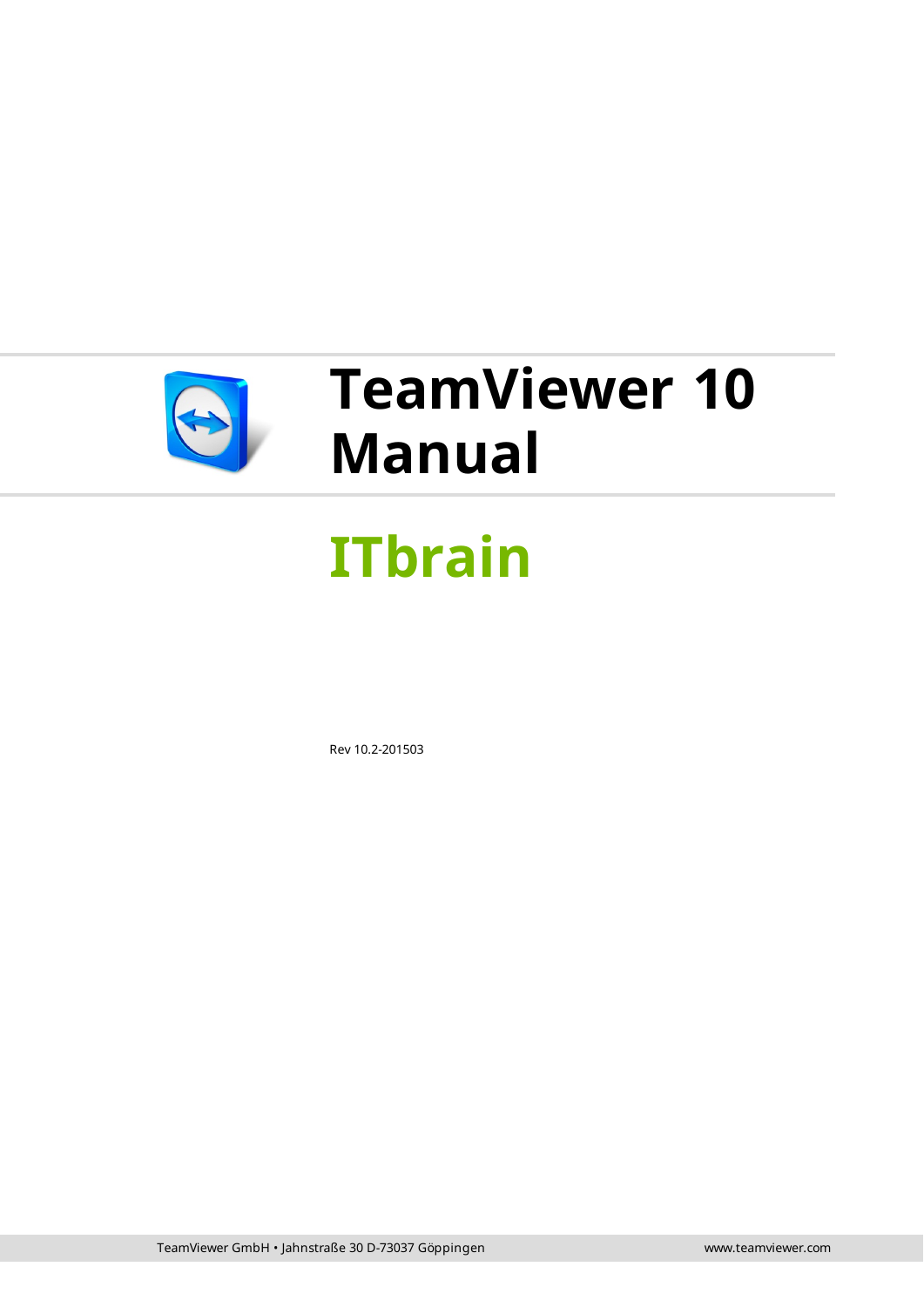# **Table of contents**

| 1                       |  |
|-------------------------|--|
| 1.1                     |  |
| 1.2                     |  |
| $\overline{2}$          |  |
| 2.1                     |  |
| 2.2                     |  |
| $\overline{\mathbf{3}}$ |  |
| 3.1                     |  |
| 3.2                     |  |
| 3.3                     |  |
| $\overline{\mathbf{4}}$ |  |
| 4.1                     |  |
| 4.2                     |  |
| 4.3                     |  |
| 5                       |  |
| 5.1                     |  |
| 6                       |  |
| 6.1                     |  |
| 6.2                     |  |
| 6.3                     |  |
| 6.4                     |  |

 $\bigodot$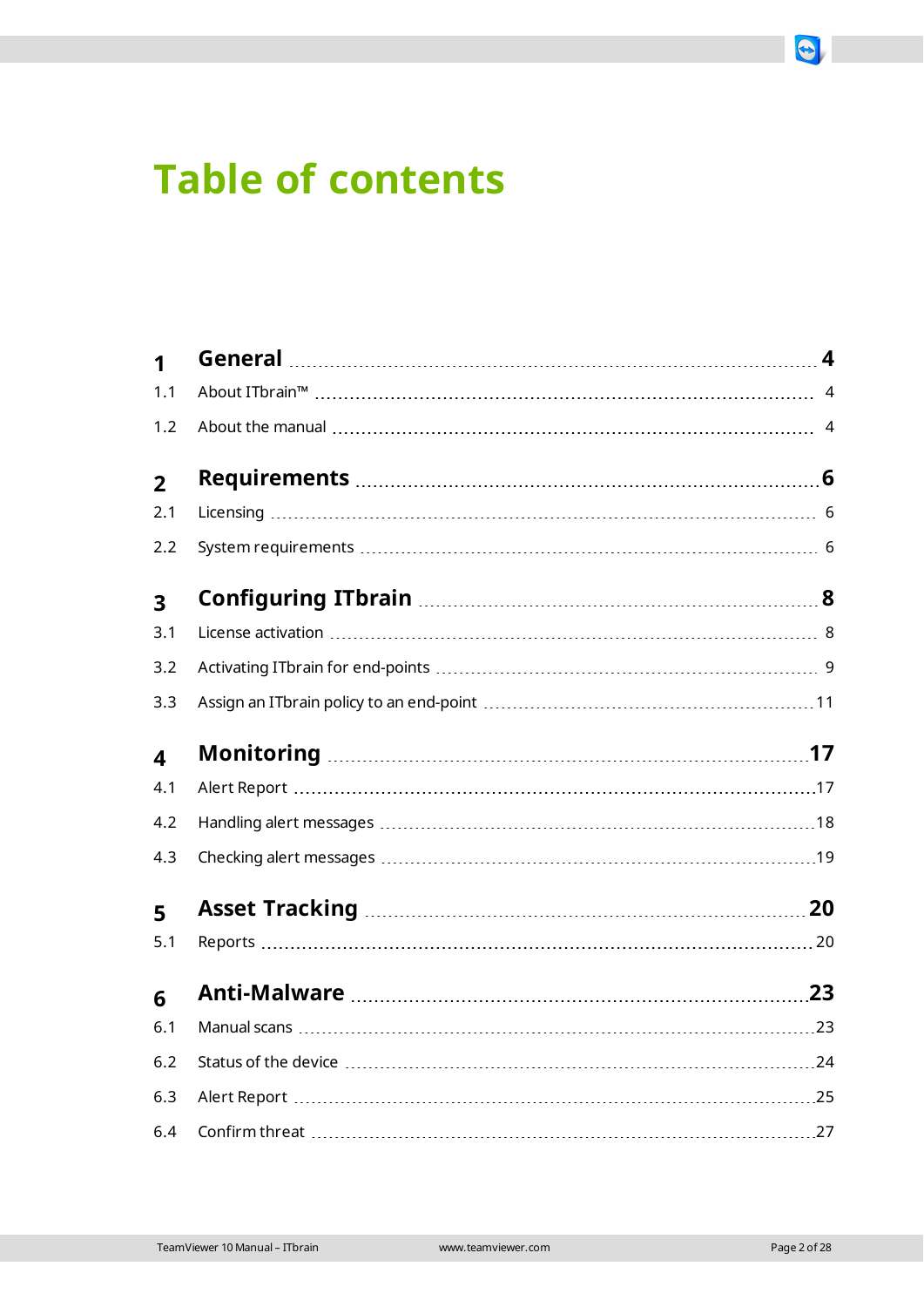$\bigodot$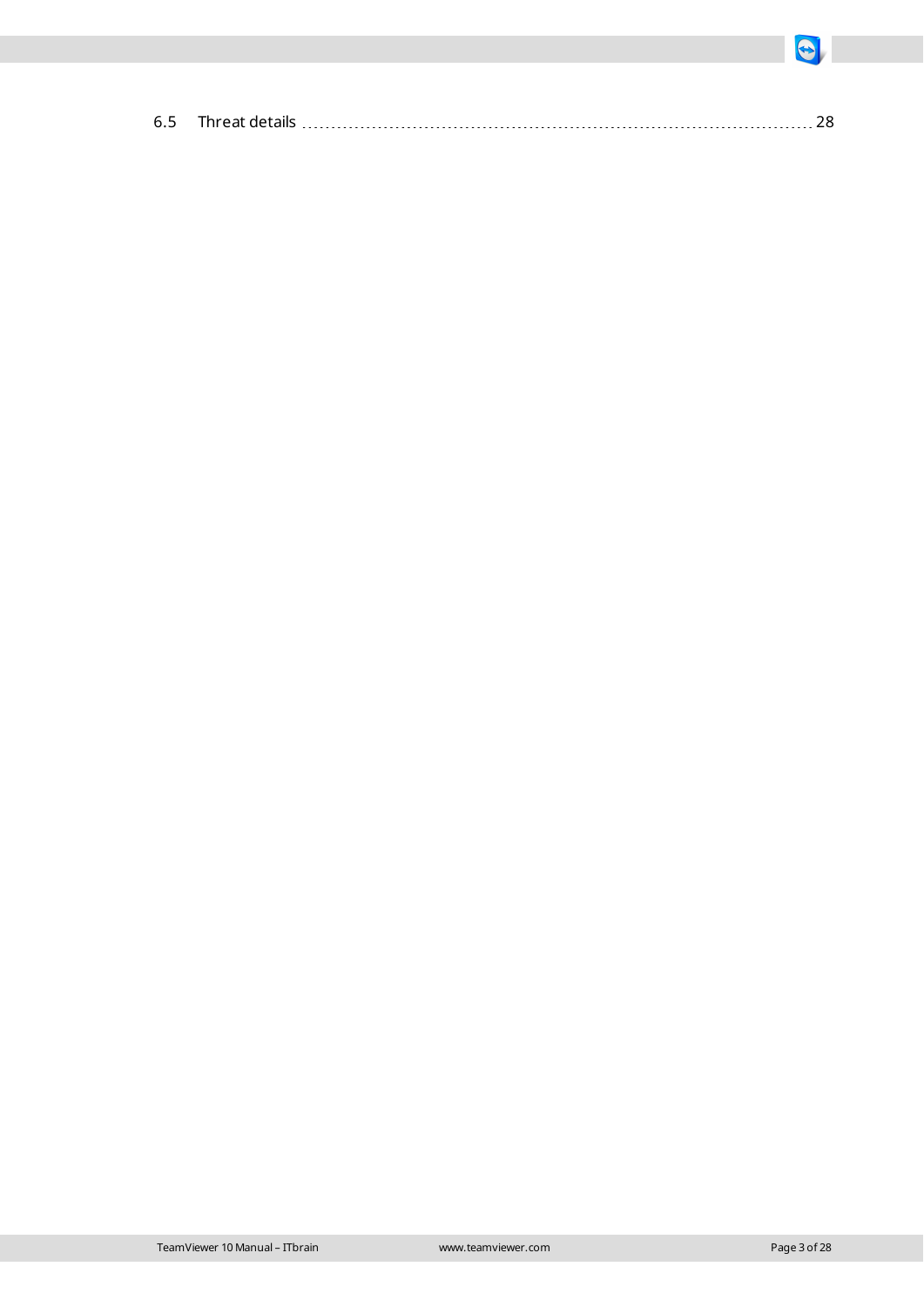# <span id="page-3-0"></span>**1 General**

### **1.1 About ITbrain™**

<span id="page-3-1"></span>ITbrain™ is a simple and professional IT management platform that is integrated into TeamViewer. The following services are available for ITbrain™:

- ITbrain™ Monitoring and Asset Management
- ITbrain™ Anti-Malware

With ITbrain™, TeamViewer, and the TeamViewer Management Console, you'll maintain a clear overview of all the important information and functions of your system.

- <sup>l</sup> With the **ITbrain™ Remote Monitoring and Asset Management** service, you can set up individual checks to receive notifications e. g. disk health, antivirus software, online status, RAM use, or running processes on a computer. The built-in asset tracking feature also lets you create IT inventory reports for your network. Manage all your devices conveniently via the TeamViewer Management Console or your TeamViewer Client and receive direct email alerts.
- <sup>l</sup> With the **ITbrain™ Anti-Malware** service, you can protect your device from malware. ITbrain™ scans your devices on a regular basis. Discover potential threats early and protect your devices reliably. Discovered malware is killed immediately and can later be deleted completely. With the TeamViewer Management Console, you can manage all threats and scans at a glance - any time, anywhere.

**Note**: ITbrain™ supports computers with Windows XP SP2 or later and servers with Windows Server 2003 or later.

<span id="page-3-2"></span>**Note**: ITbrain™ is not part of the TeamViewer license. Separate licenses are required to use all the features of ITbrain™.

### **1.2 About the manual**

This manual describes how to work with ITbrain™ from TeamViewer.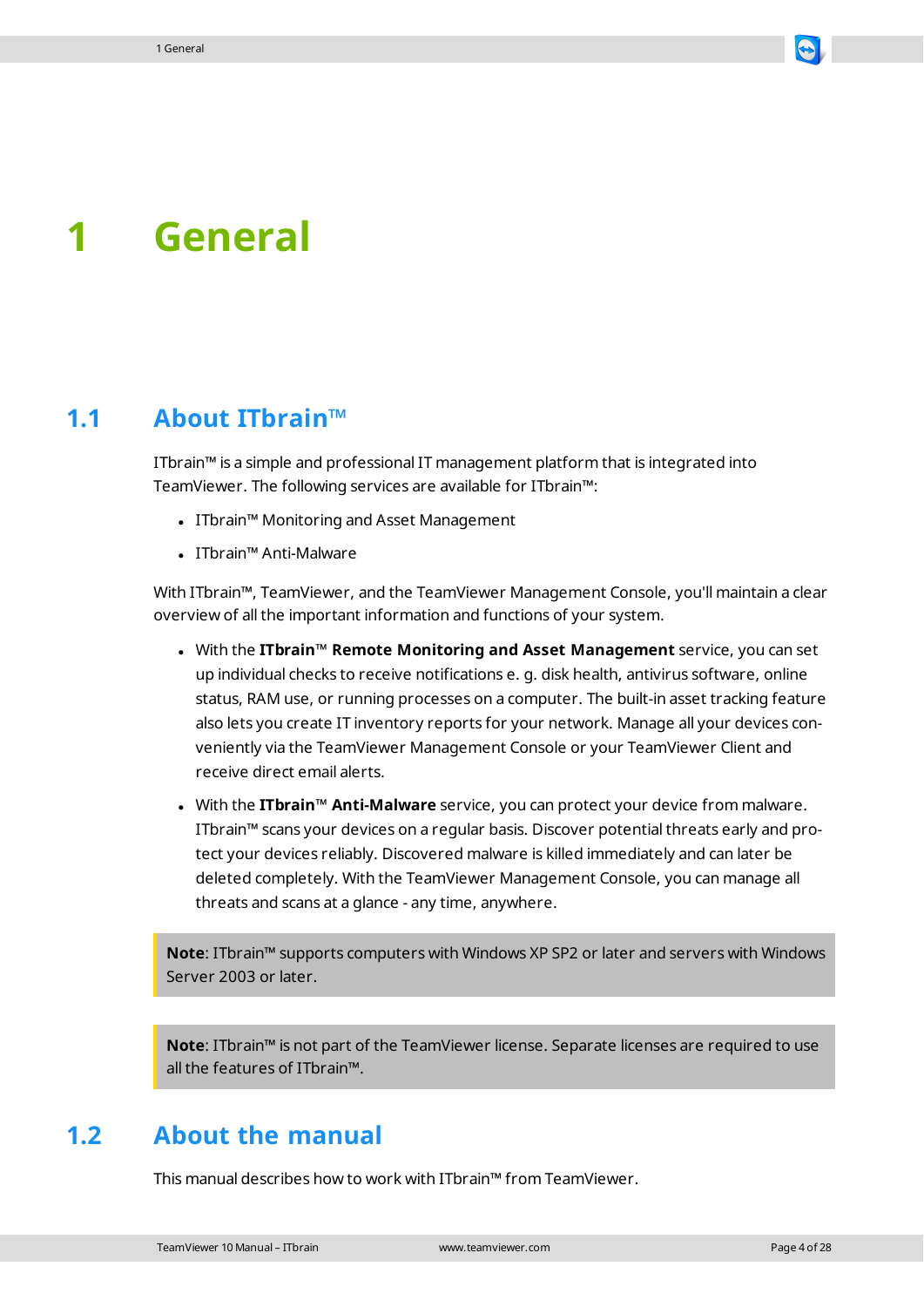

Mac OS, iPhone, and iPad are trademarks of Apple Inc. Linux® is a registered trademark of Linus Torvalds in the US and other countries. Android is a trademark of Google Inc. Windows, Microsoft, and Outlook are registered trademarks of Microsoft Corporation in the US and other countries. For simplification purposes, this manual refers to the operating systems Microsoft® Windows® XP, Microsoft® Windows® Vista, Microsoft® Windows® 7, and Microsoft® Windows® 8 simply as "Windows". For a list of all supported operating systems, visit our website at *[http://www.teamviewer.com/en/kb/38-Which-operating-systems-are-suppor](http://www.teamviewer.com/de/kb/38-Which-operating-systems-are-supported.aspx)[ted.aspx](http://www.teamviewer.com/de/kb/38-Which-operating-systems-are-supported.aspx)*.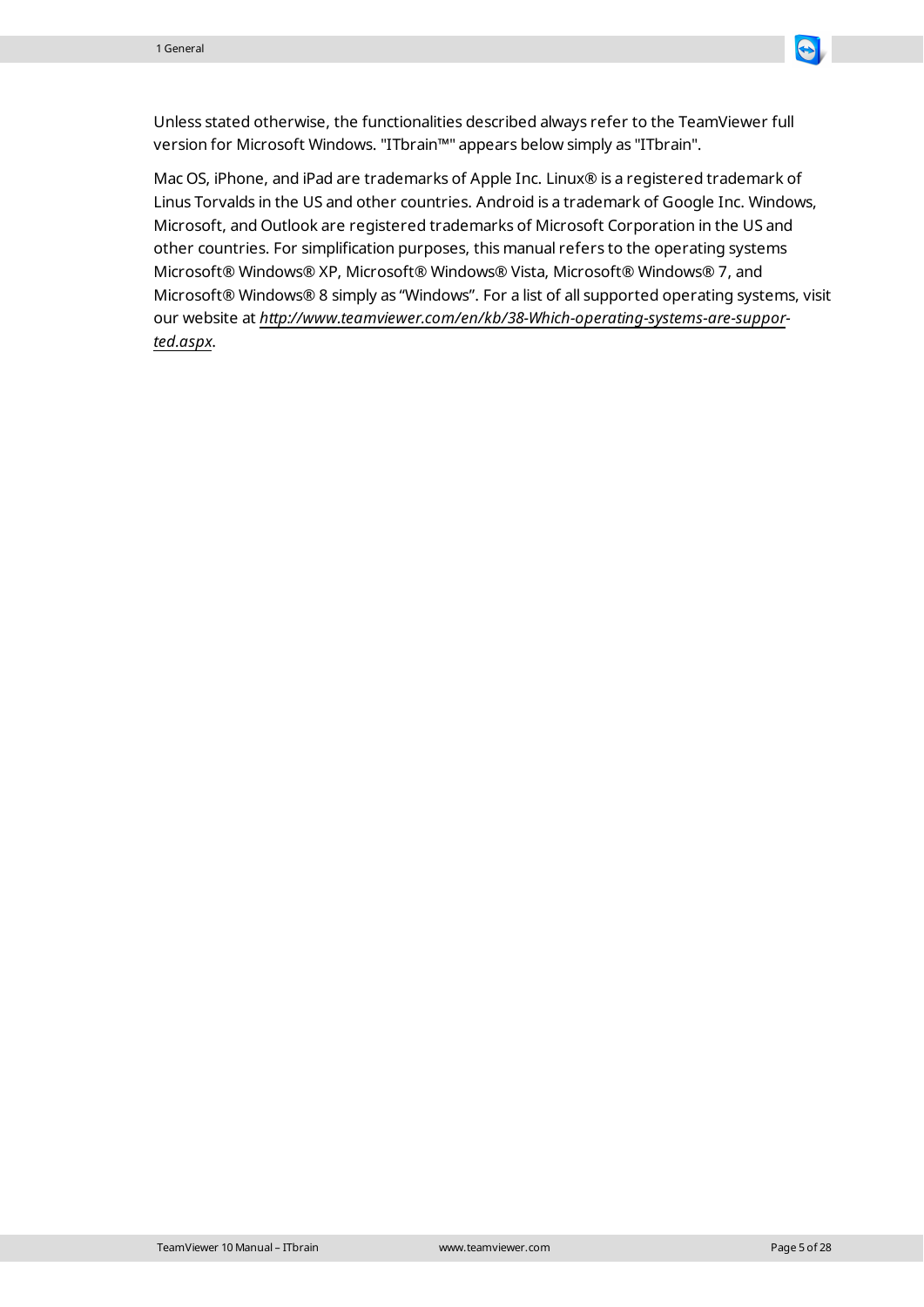

# <span id="page-5-0"></span>**2 Requirements**

<span id="page-5-1"></span>The requirements that must be met in order to use all the functions of ITbrain are described below.

## **2.1 Licensing**

ITbrain is a standalone product and is not included in the TeamViewer license model. This means that:

- <sup>l</sup> ITbrain is not part of the TeamViewer Corporate, Premium, or Business license.
- <sup>l</sup> ITbrain can be used even without a TeamViewer Corporate, Premium, or Business license.
- You'll need an ITbrain license in order to use all the functions of ITbrain.

ITbrain is available as a monthly or annual subscription. Under the ITbrain license model, you purchase a so-called "end-point" for each computer on which you want to use ITbrain. For example, if you want to monitor five computers with ITbrain, you'll need an ITbrain license with five end-points.

For more information about the ITbrain license model, visit our **ITbrain shop** under *<https://www.itbrain.com/pricing/>*.

**Note**: You can also try ITbrain for 14 days with no license or obligation to subscribe.

<span id="page-5-2"></span>**Note**: You will need different end-points for each ITbrain service. The different end-points can be used independently of oneanother.

# **2.2 System requirements**

To view alert messages of ITbrain, you will need the TeamViewer Management Console.

The TeamViewer Management Console is browser-based and is thus independent from the operating system.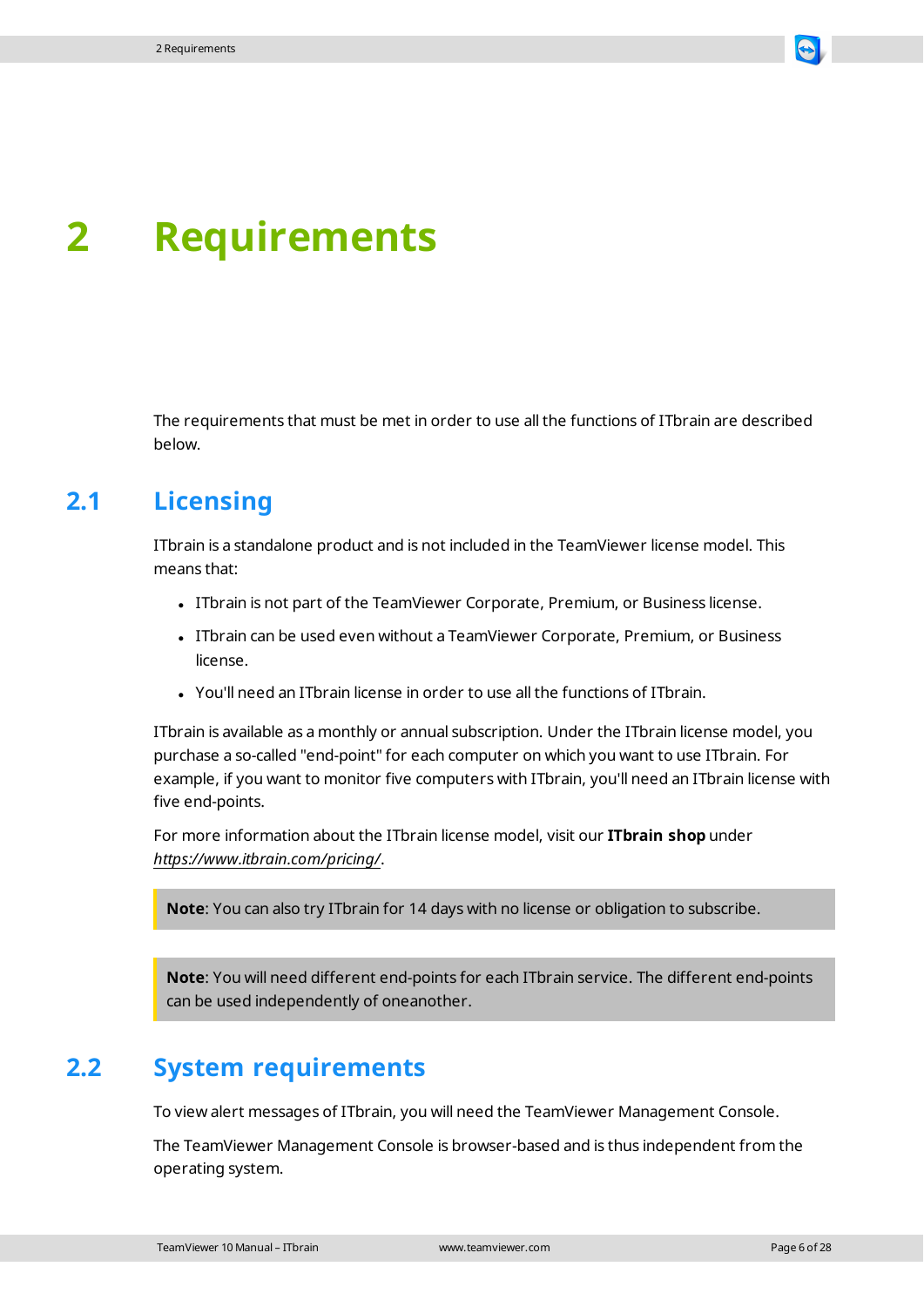

- **.** Windows
- $\blacksquare$  Linux
- $\cdot$  iOS
- Windows Phone 8

#### **2.2.1 ITbrain Monitoring and Asset Management**

To use ITbrain Monitoring and Asset Management, one of the following operating systems must be running on the devices (end-points) you wish to monitor:

- $\bullet$  Windows 8 / 7 / Vista / XP SP3
- Windows Server 2012 R2 / 2012 / 2008 R2 / 2008 / 2003 R2 The antivirus software check is not supported for server operating systems.

TeamViewer 8 full version or Host (or later) must also be installed.

#### **2.2.2 ITbrain Anti-Malware**

To use ITbrain, one of the following operating systems must be running on the devices (endpoints) you wish to protect using ITbrain Anti-Malware:

- $\bullet$  Windows 8 / 7 / Vista / XP SP3
- <sup>l</sup> Windows Server 2012 R2 / 2012 / 2008 R2 / 2008 / 2003 R2

TeamViewer 9 full version or Host (or later) must also be installed.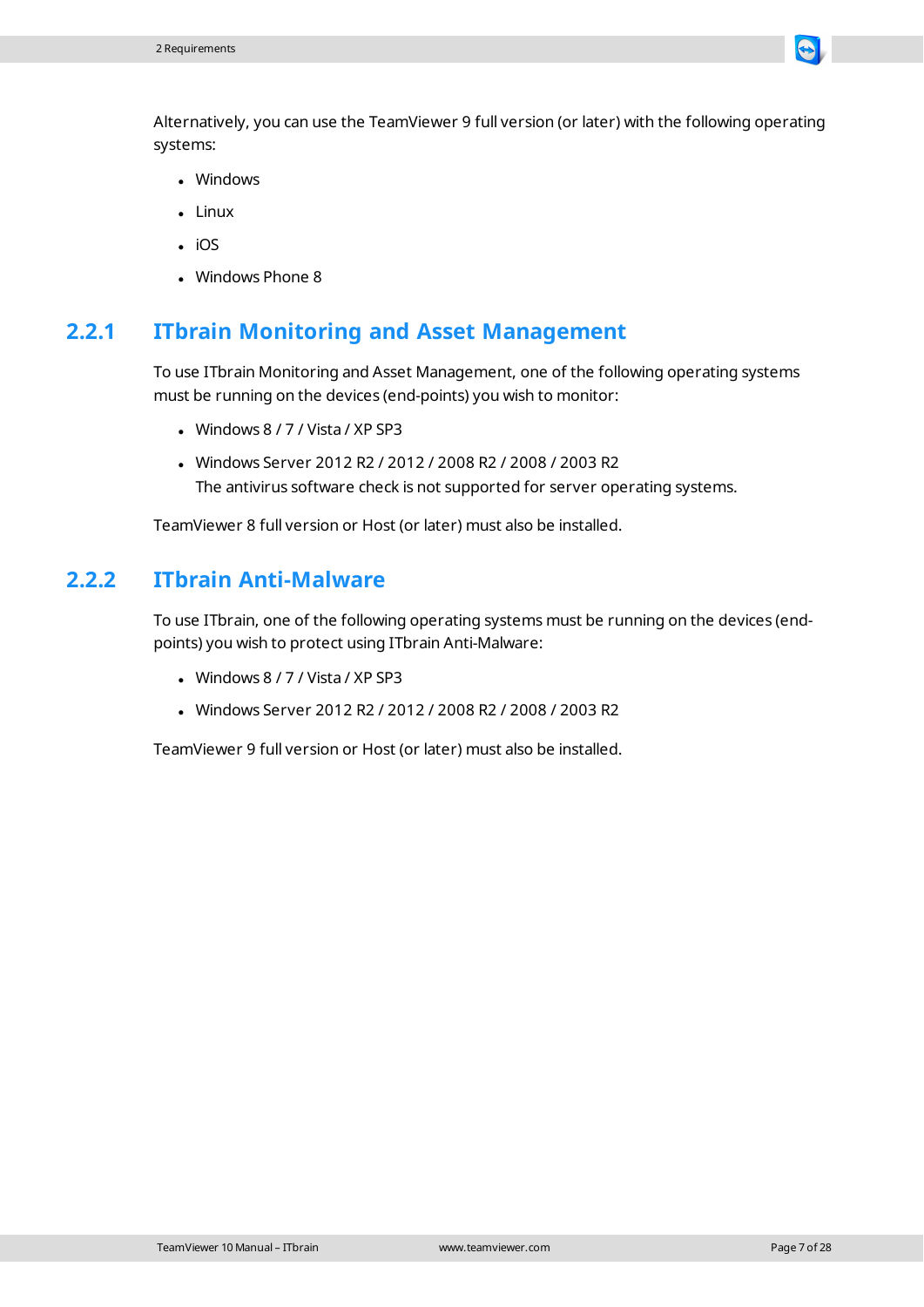

# <span id="page-7-0"></span>**3 Configuring ITbrain**

You can use the TeamViewer Management Console to configure ITbrain for use. To do this, open the TeamViewer Management Console at *[https://login.teamviewer.com](https://login.teamviewer.com/)* and log in with your TeamViewer account.

All other steps for configuring ITbrain are described below.

**Note**: Depending on assigned permissions, TeamViewer accounts set up under your company profile can also use the functions described below.

### **3.1 License activation**

<span id="page-7-1"></span>As described in *[Section 2.1 "Licensing",](#page-5-1) page 6*, you need an ITbrain license in order to use all the functions of ITbrain. After you purchased an ITbrain license, you'll receive a confirmation email.

Click on the activation link to activate the license for your TeamViewer account.

Once you haveve activated the license, it will be linked to your TeamViewer account and is ready to use.

| TeamViewer                                                                                                                        |               |
|-----------------------------------------------------------------------------------------------------------------------------------|---------------|
| Activate your license                                                                                                             |               |
| Please activate your license on your TeamViewer account.<br>You will be then able to login with your account to use your license. |               |
| Add the license to an existing account<br>$\circledast$                                                                           |               |
| Create a new account<br>$\circ$                                                                                                   |               |
| E-Mail<br>Password                                                                                                                |               |
| I forgot my password                                                                                                              |               |
| Sign in & activate license                                                                                                        |               |
|                                                                                                                                   |               |
| Imprint . Privacy Policy . Copyright . Apps<br>Copyright @ TeamViewer GmbH 2014                                                   | English<br>۰. |

Activating an ITbrain license for your TeamViewer account.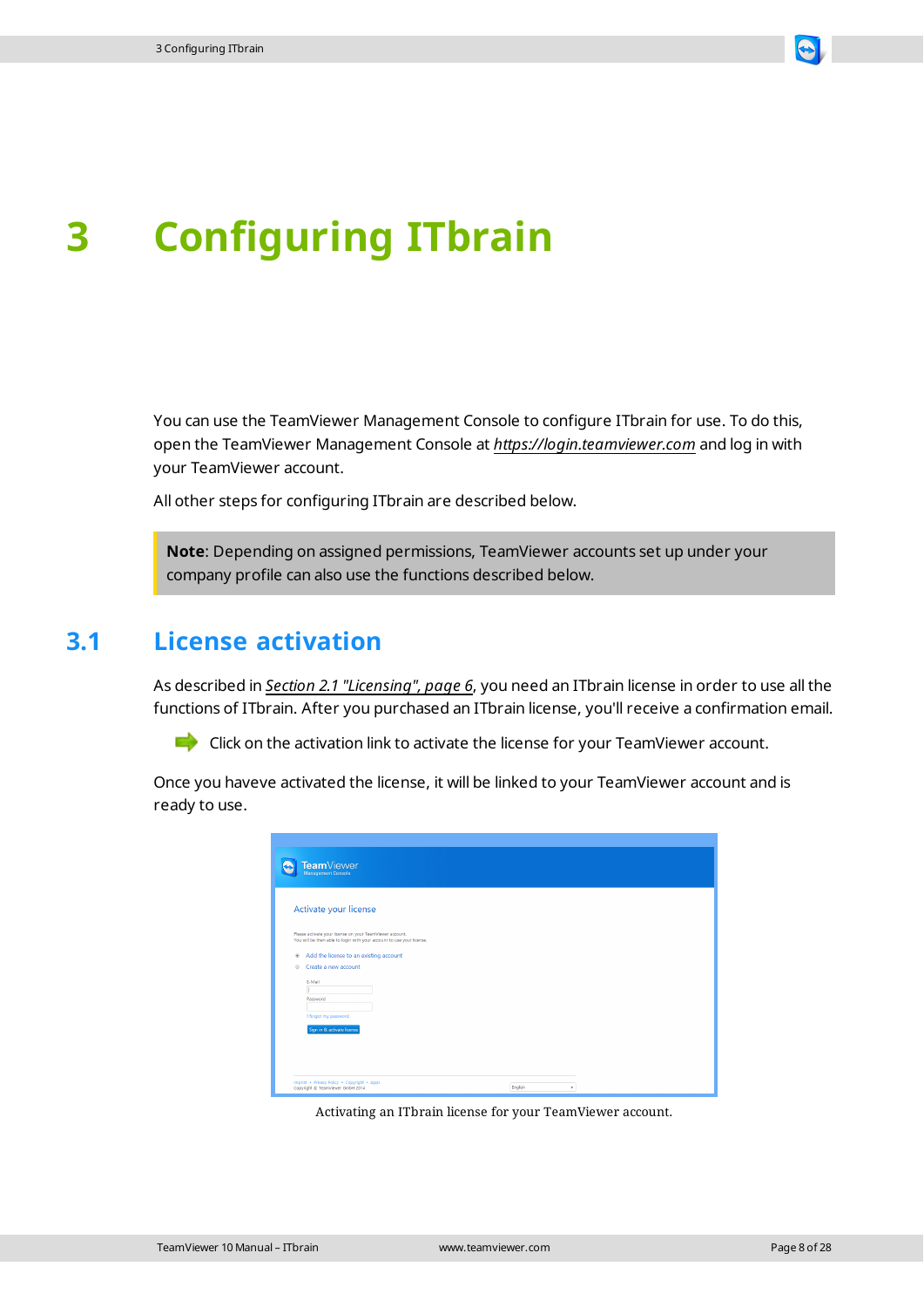

<span id="page-8-0"></span>**Note**: ITbrain license activations can only be undone in exceptional cases.

# **3.2 Activating ITbrain for end-points**

All computers on which you want to use ITbrain are called end-points. ITbrain must be activated and configured on each end-point. You can use bulk activation to activate ITbrain on multiple devices at the same time, or activate ITbrain on each end-point separately.

After activating ITbrain Anti-Malware on the end-points, the following steps are proceeded automatically:

- The ITbrain service is downloaded and installed on the device.
- The latest ITbrain virus definitions are downloaded.
- $\bullet$  A quick scan is started.
- The Default Anti-Malware policy is assigned to the device.

### **3.2.1 Bulk activation**

Bulk activation lets you activate ITbrain on multiple end-points and assign all of them to your TeamViewer account collectively. By using your personal passwords, all end-points are automatically assigned to your account and ITbrain is activated for the end-points in one step.

Bulk activation can be accessed in one of the following ways:

Under **ITbrain | Alert Report**, click the **Add devices** button.

Select a device group from your Computers & Contacts list and click **Tools | Monitor devices with ITbrain**.

In the dialog, select the ITbrain services you would like to use for the respective devices. Then follow the instructions in the dialog.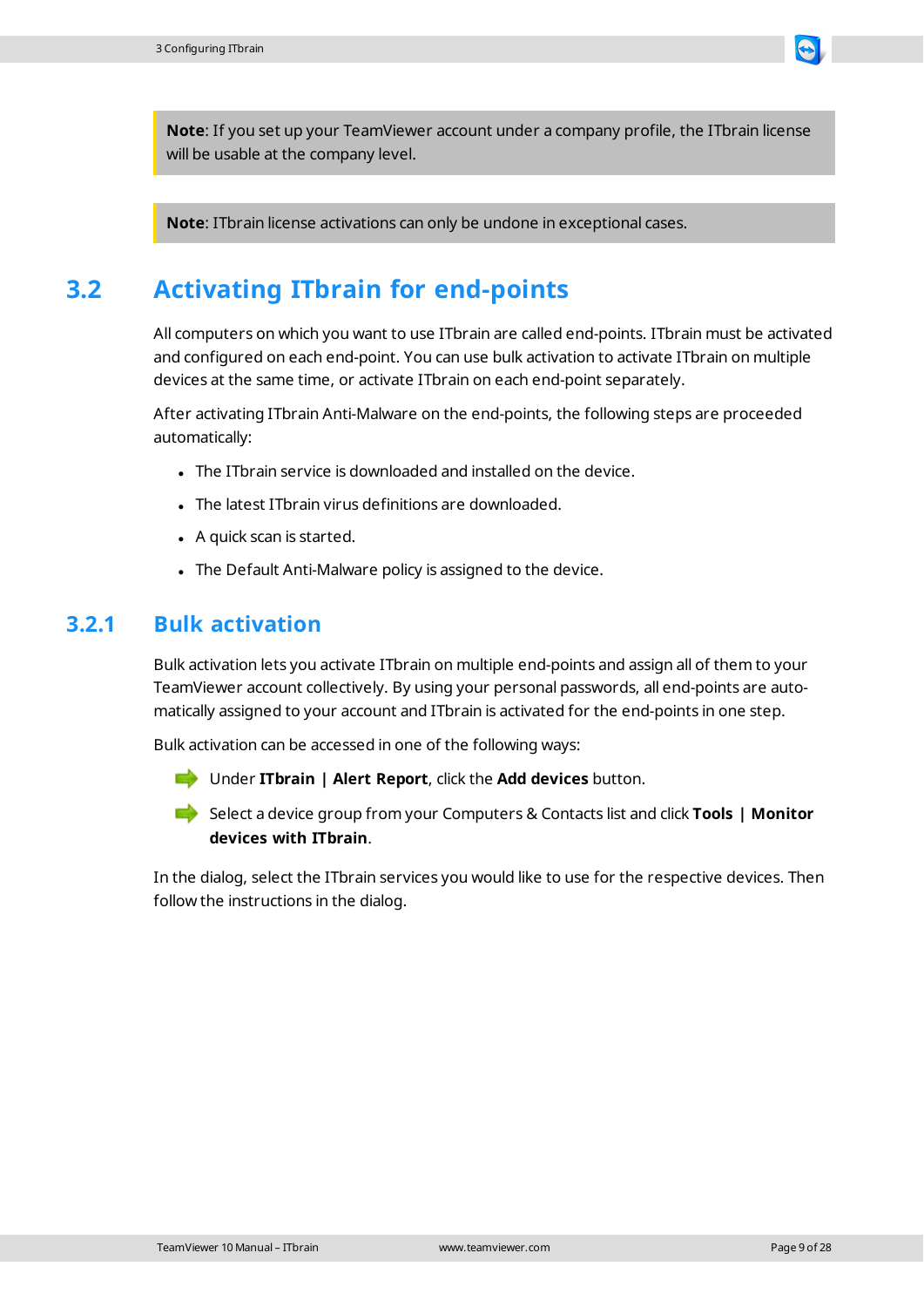|                          |                      | Use the checkboxes below to activate modules on your devices. |           | Q           |
|--------------------------|----------------------|---------------------------------------------------------------|-----------|-------------|
| Monitoring               | ITbrain Anti-Malware |                                                               |           |             |
| $\qquad \qquad \Box$     | 间                    | Device A                                                      | Group     |             |
| $\overline{\mathcal{A}}$ | $\qquad \qquad \Box$ | Laptop - John                                                 | Support   |             |
| $\phi^0$                 | $\Box$               | Workstation - John                                            | Support   |             |
| $\qquad \qquad \Box$     | $\qquad \qquad \Box$ | Fileserver-01                                                 | Terminals | $\odot$     |
| $\overline{\psi}$        | $\omega^{\mu}$       | Fileserver-01                                                 | Terminals | $\bigoplus$ |
| $\Box$                   | $\qquad \qquad \Box$ | Fileserver-02                                                 | Terminals | $\bigoplus$ |
| $\Box$                   | $\Box$               | Mac Pro - Paul                                                | Support   | $\bigcirc$  |
| $\Box$                   | $\qquad \qquad \Box$ | Macbook Pro - Paul                                            | Support   | $\odot$     |
| $\qquad \qquad \Box$     | $\qquad \qquad \Box$ | Mailserver-01                                                 | Terminals | $\Omega$    |

Bulk activation for all ITbrain end-points.

#### **3.2.2 Activating end-points separately**

You can also activate ITbrain for individual devices on your Computers & Contacts list. First, the device is assigned to your TeamViewer account and then the ITbrain service is configured.

To do this, click the device name in your Computers & Contacts list, then select **Activate** for the respective service.

| Laptop - John<br>Online                                                 |                             |
|-------------------------------------------------------------------------|-----------------------------|
| Connect                                                                 |                             |
| <b>Show connections</b>                                                 |                             |
| Properties                                                              |                             |
| <b>Device status</b>                                                    | $\mathbf{w}$ , $\mathbf{v}$ |
| $\blacktriangleright$ There are no alerts                               |                             |
| <b>Available services</b>                                               |                             |
| <b>ITbrain Monitoring</b><br>Monitoring & Asset Tracking<br>Learn more  | <b>Activate</b>             |
| <b>ITbrain Anti-Malware</b><br>Protection against Malware<br>Learn more | <b>Activate</b>             |

Activate ITbrain for individual end-points.

If you haven't saved the personal password for the device in your Computers & Contacts list, enter it in the dialog.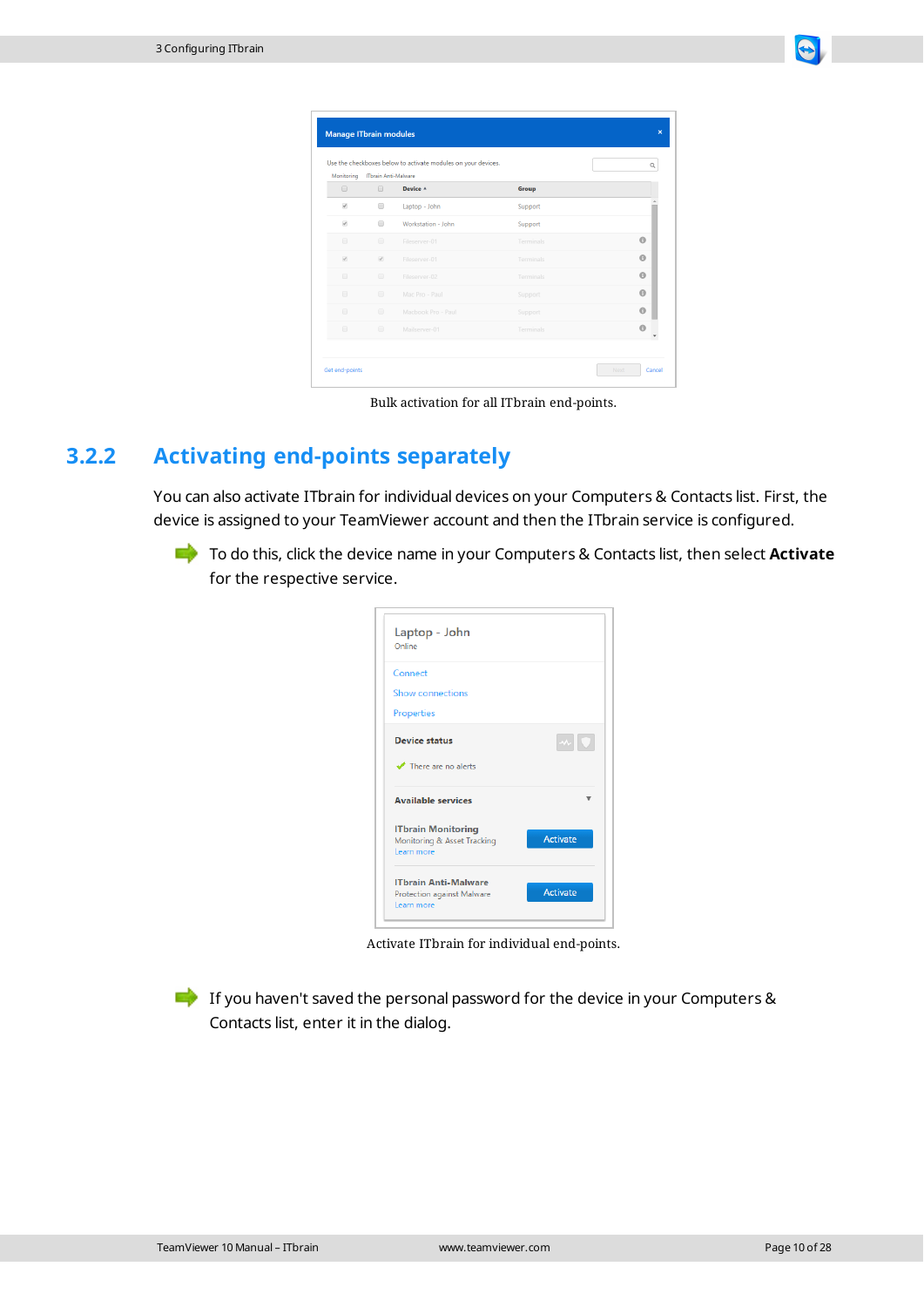

Assigning a device to your account using your personal password.

If you have not set a personal password for the end-point, you can also assign the end-point to your account via the settings in the TeamViewer full version.

<span id="page-10-0"></span>To do so, you'll need to access the settings locally on the computer under **Extras | Options | General | Account assignment**.

## **3.3 Assign an ITbrain policy to an end-point**

Define policies that determine to what extent and when the computers are checked for malware or errors.

The product comes with a default policy already preconfigured for each service.

Policies can also be assigned to a group. In this case, all end-points within the group will inherit the policy. In order for this to occur, **Inherit from group** must be selected for each end-point within the group.

| Fileserver-01 |                                  | $\pmb{\times}$                      |
|---------------|----------------------------------|-------------------------------------|
| General       | <b>TeamViewer-ID</b>             | 123456789                           |
| Notes         | Alias                            | Fileserver-01                       |
| Advanced      | Group                            | Terminals<br>٠                      |
|               | Password                         |                                     |
|               | Description                      |                                     |
|               |                                  |                                     |
|               |                                  |                                     |
|               | <b>TeamViewer policy</b>         | New policy<br>٠                     |
|               | ITbrain Anti-Malware policy      | Inherit from group<br>٠             |
|               |                                  | Uninstall ITbrain Anti-Malware      |
|               | <b>ITbrain Monitoring policy</b> | Policy for "Wayne Enterpri v        |
|               |                                  | <b>Uninstall ITbrain Monitoring</b> |
|               | Add note   Delete                | Close<br>Save                       |

Assign an ITbrain policy to an end-point.

In the last step of the configuration process, you will assign one of the available policies to the end-point.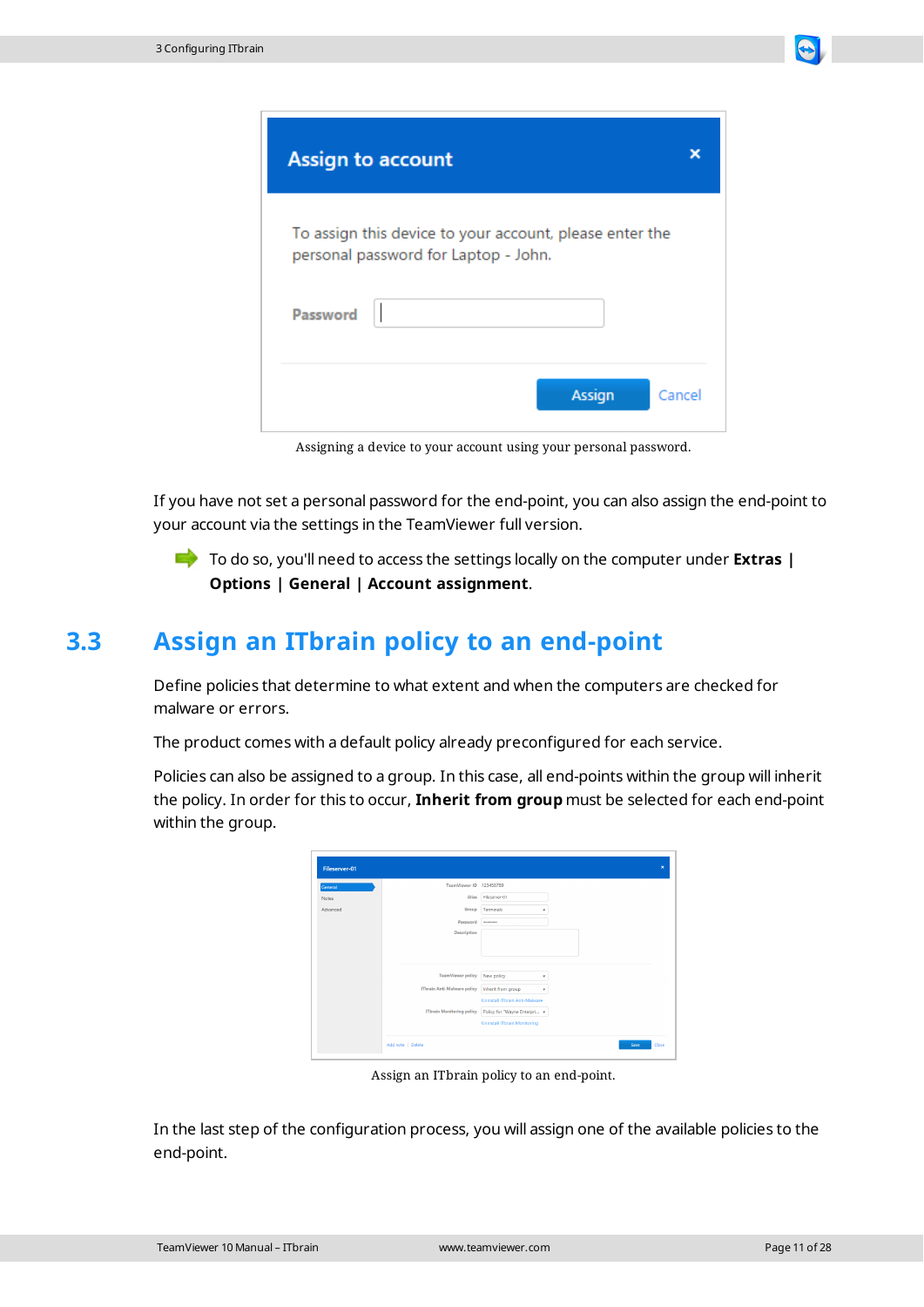Click on the name of the end-point in the Computers & Contacts list, then select **Properties**. In the properties of the end-point, select a configured policy under **ITbrain Monitoring policy** and **Anti-Malware policy**.

Alternatively, select a policy during the bulk activation process or assign a policy to a group.

The **Inherit from group** policy is selected by default for all end-points and the **Default policy** is assigned by default to all groups. To learn how to configure your own policy, see *[Section 3.3.1](#page-11-0)  ["Configuring](#page-11-0) policies", page 12*.

The **default monitoring policy** includes the following checks, which are described in *[Section 3.3.1 "Configuring](#page-11-0) policies", page 12*:

- <sup>l</sup> Is **antivirus** software installed and active?
- Is more than 500 MB of **RAM** available?
- Is **CPU usage** higher than 75%?
- <sup>l</sup> What is the **health of the hard drive**?
- <sup>l</sup> Is the available **disk space** less than 10%?
- <sup>l</sup> Is **Windows Update** active?
- **.** Is the **Windows Firewall** activated?

The **Default Anti-Malware policy** includes the following scans, which are described in *[Section 3.3.1 "Configuring](#page-11-0) policies", page 12*:

- Quick scan, daily 09:00 AM
- <span id="page-11-0"></span>• Full scan, daily at 12:00 PM

### **3.3.1 Configuring policies**

Define policies for each ITbrain service. Depending on the service, it contains the following information:

- <sup>l</sup> **Anti-Malware policies**: Determine when and to what extent your devices are scanned for malware by ITbrain Anti-Malware.
- <sup>l</sup> **Monitoring policies**: Determine according to what criteria your devices are checked by ITbrain Monitoring and Asset Management.

All policies are listed under **ITbrain | Policies**. You can create new policies there as well.

To create a policy, click the **Add policy...** button.

The following is a brief example of how different policies can be used.

*Example: Define different policies depending on the hardware used. For example, you want to make sure that a particular service is always running on your servers. Receive an alert whenever the service stops running. You also wish to ensure that Windows Update is activated*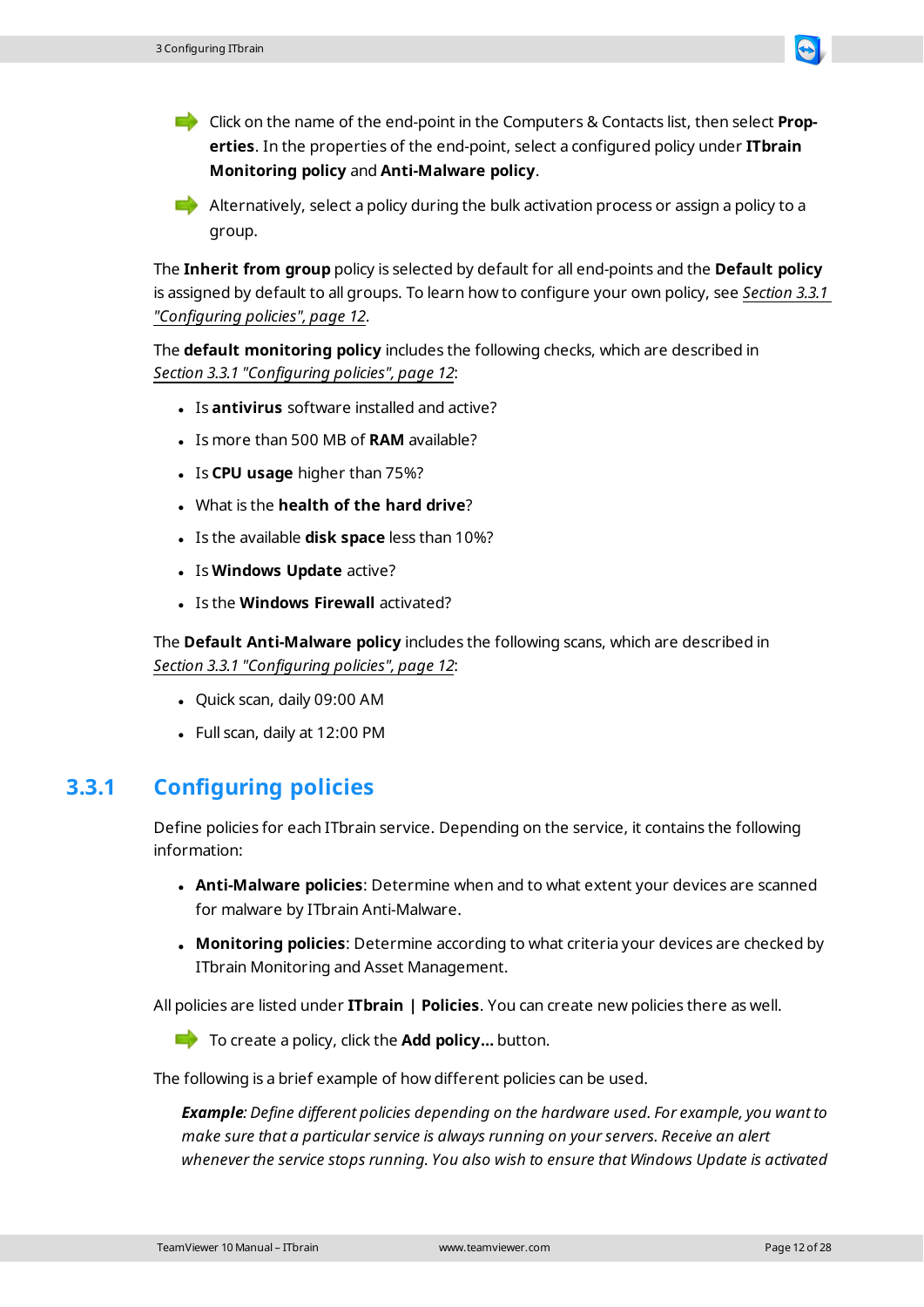

#### **3.3.2 Add a new policy**

In this dialog, you can select a **name** for the policy and define necessary options for each policy. The options available for each policy are described below.

| Name<br>Brand new Anti-Malware policy th         |                         |                |  |
|--------------------------------------------------|-------------------------|----------------|--|
| <b>Scheduled scans</b>                           |                         |                |  |
| <b>Scan type</b>                                 | <b>Schedule</b>         | <b>Details</b> |  |
| Full scan                                        | Weekly, Sunday, 3:00 AM |                |  |
| Quick scan                                       | Daily, 11:30 PM         |                |  |
| Custom scan                                      | Every 3 days, 8:00 PM   | C:\Windows     |  |
| $+$ Add scan                                     |                         |                |  |
|                                                  |                         |                |  |
| Real-time protection<br>$\overline{\mathcal{L}}$ |                         |                |  |

Configuring an ITbrain Anti-Malware policy.

| General |                                                            | Name                      | Policy for "Wayne Enterprises" |  |
|---------|------------------------------------------------------------|---------------------------|--------------------------------|--|
|         | <b>Checks</b>                                              |                           |                                |  |
|         | <b>Type</b>                                                | <b>Settings</b>           | <b>Email notification</b>      |  |
|         | <b>Antivirus</b>                                           |                           |                                |  |
|         | Memory Usage                                               | 2000 MB                   |                                |  |
|         | Online State                                               |                           | John Doe                       |  |
|         | Process                                                    | IEXPLORER.EXE. runni      |                                |  |
|         | <b>Windows Firewall</b>                                    |                           |                                |  |
|         | <b>Windows Service</b>                                     | airbackup Service Con     |                                |  |
|         | VARIA di accessione della di anno<br>Please select a check | $\boldsymbol{\mathrm{v}}$ | Add                            |  |

Configuring an ITbrain Monitoring policy.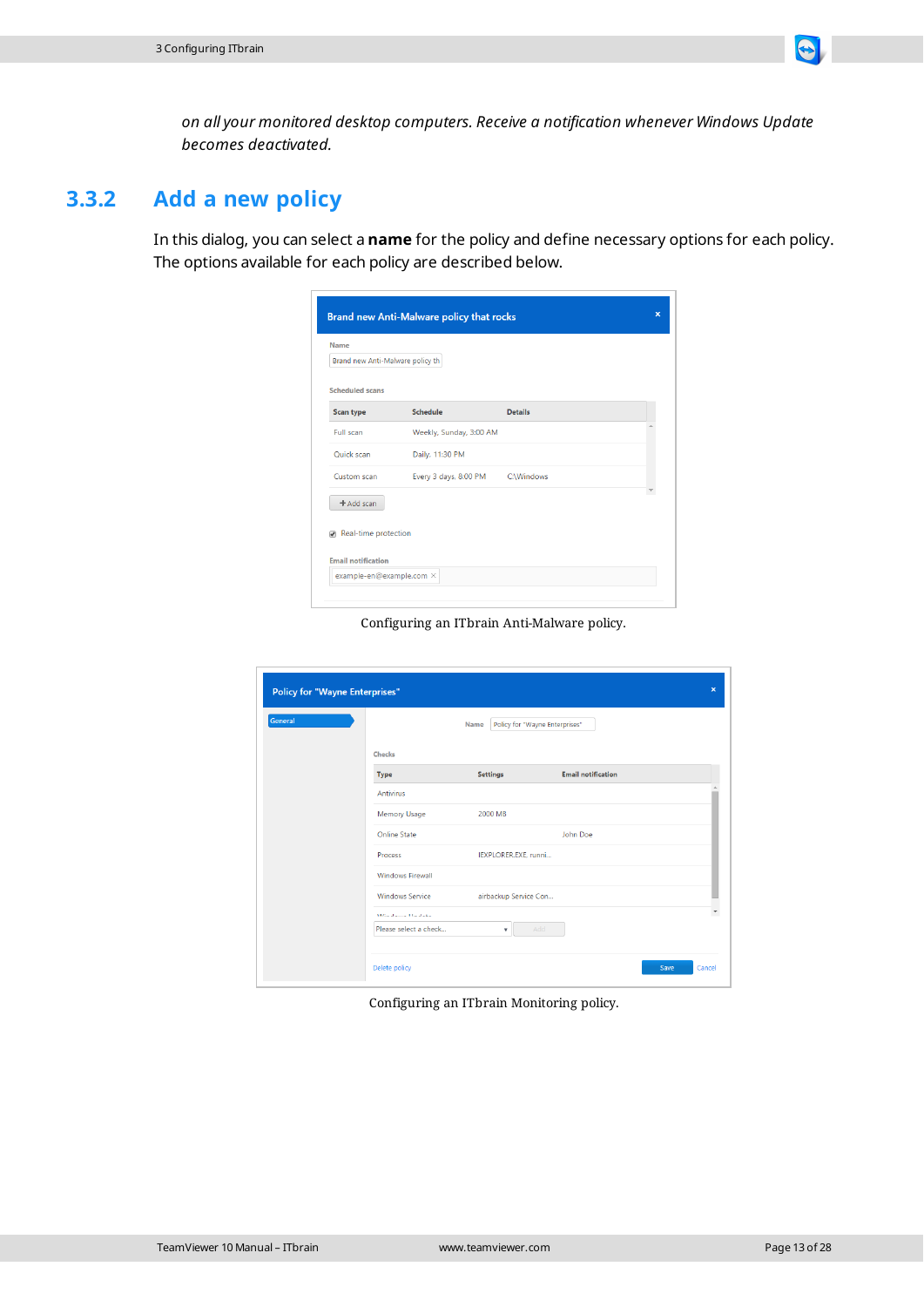

#### **Scheduled Scans**

- **Scans** Define any number of scans. Depending on the scan type and schedule, all devices are scanned for malware on a regular basis.
	- **Click the Add scan** button and define a scan.

Choose between the following options:

- **Quick scan**: ITbrain Anti-Malware will only scan certain data, running processes and the registry. This way, the scan is completed quickly and the most important data of your device are protected.
- <sup>l</sup> **Full scan**: ITbrain Anti-Malware will entirely scan all hard drives of your devices. This scan will take longer than a quick scan. The device's data are entirely protected.

**Note**: Please note that the speed of your system could be affected during the duration of a scan.

<sup>l</sup> **Custom scan**: ITbrain Anti-Malware will scan a defined hard drive, folder, or file. To do so, enter the path as follows:  $C:\Theta$ \Filename.fileextension.

#### **Real-time protection**

**On/Off** Choose whether or not real-time protection should be activated for the policy.

If activated, all files that are accessed (opened, running, etc.) are scanned for malware. If deactivated, threats are only detected if a scan is performed.

**Caution**: If real-time protection is disabled, the device is potentially at risk between scans.

#### **Email notification**

**Email** If a threat is detected, ITbrain will send an email notification to the defined email adresses.

> $\blacksquare$  Enter the email addresses that will receive notifications about detected threats.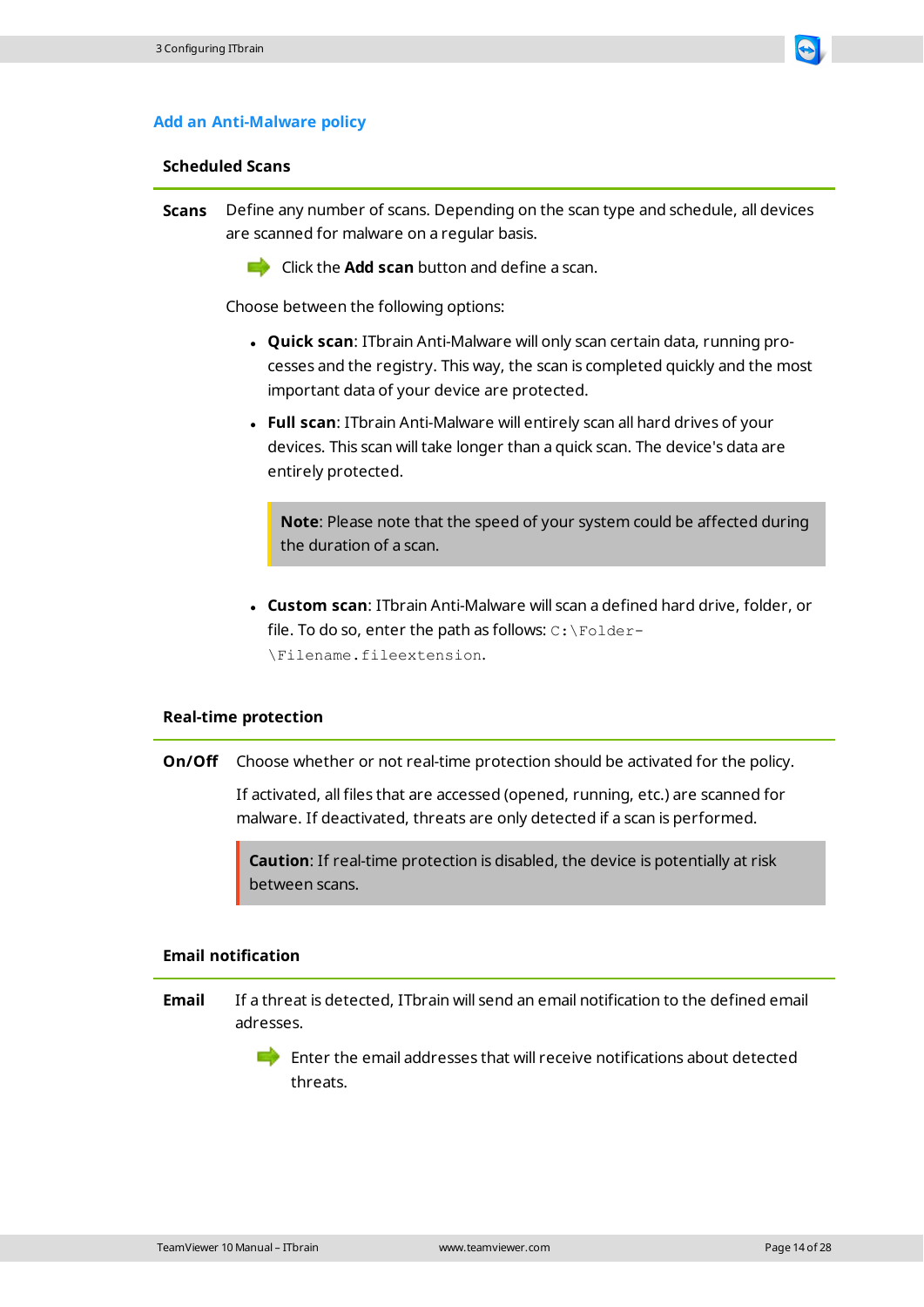

#### **Add a monitoring policy**

| <b>ITbrain</b><br><b>Monitoring</b><br><b>Check</b> | <b>Description</b>                                                                                                                                                                                                               |
|-----------------------------------------------------|----------------------------------------------------------------------------------------------------------------------------------------------------------------------------------------------------------------------------------|
| <b>Antivirus</b>                                    | Alerts you if no antivirus software is installed or the antivirus software is out-<br>of-date.                                                                                                                                   |
| <b>Memory</b><br><b>Usage</b>                       | Alerts you if the average available RAM falls below the defined threshold for a<br>period of time over five minutes.                                                                                                             |
|                                                     | Enter the desired threshold in the input field.                                                                                                                                                                                  |
| <b>CPU Usage</b>                                    | Alerts you if the average usage of a processor exceeds the selected<br>threshold for a period of time over five minutes.                                                                                                         |
|                                                     | Select a threshold using the slider.                                                                                                                                                                                             |
| <b>Event Log</b>                                    | Alerts you if certain information is detected in an event log. The alert is<br>triggered only if all the parameters described below are met.                                                                                     |
|                                                     | • Name: Enter a descriptive name.                                                                                                                                                                                                |
|                                                     | • Event Log: Select whether to check application, security, or system<br>logs.                                                                                                                                                   |
|                                                     | <b>Event ID(s):</b> Determinethe event IDs of the logs for which you would<br>like to be alerted.                                                                                                                                |
|                                                     | <b>Event Source:</b> Define the event source. This lets you filter alerts by<br>application, for instance.                                                                                                                       |
|                                                     | <b>Event Type:</b> Select the event type (level) that will trigger an alert.                                                                                                                                                     |
| <b>Disk</b><br>Health                               | Alerts you whenever a disk reports physical errors. This applies to all internal<br>hard drives.                                                                                                                                 |
| Online<br><b>Status</b>                             | Alerts you whenever the device goes offline.                                                                                                                                                                                     |
| <b>Process</b>                                      | Alerts you whenever a certain process is executed or not executed.                                                                                                                                                               |
|                                                     | • Process name: Enter the name of the process for which the alert will<br>be triggered (e. g., BackupSC.exe).<br>You can find the name via the task manager in the properties of the pro-<br>cess under Details   Original name. |
|                                                     | • Alert condition: Select whether to trigger an alert whenever the pro-<br>cess is ended or started.                                                                                                                             |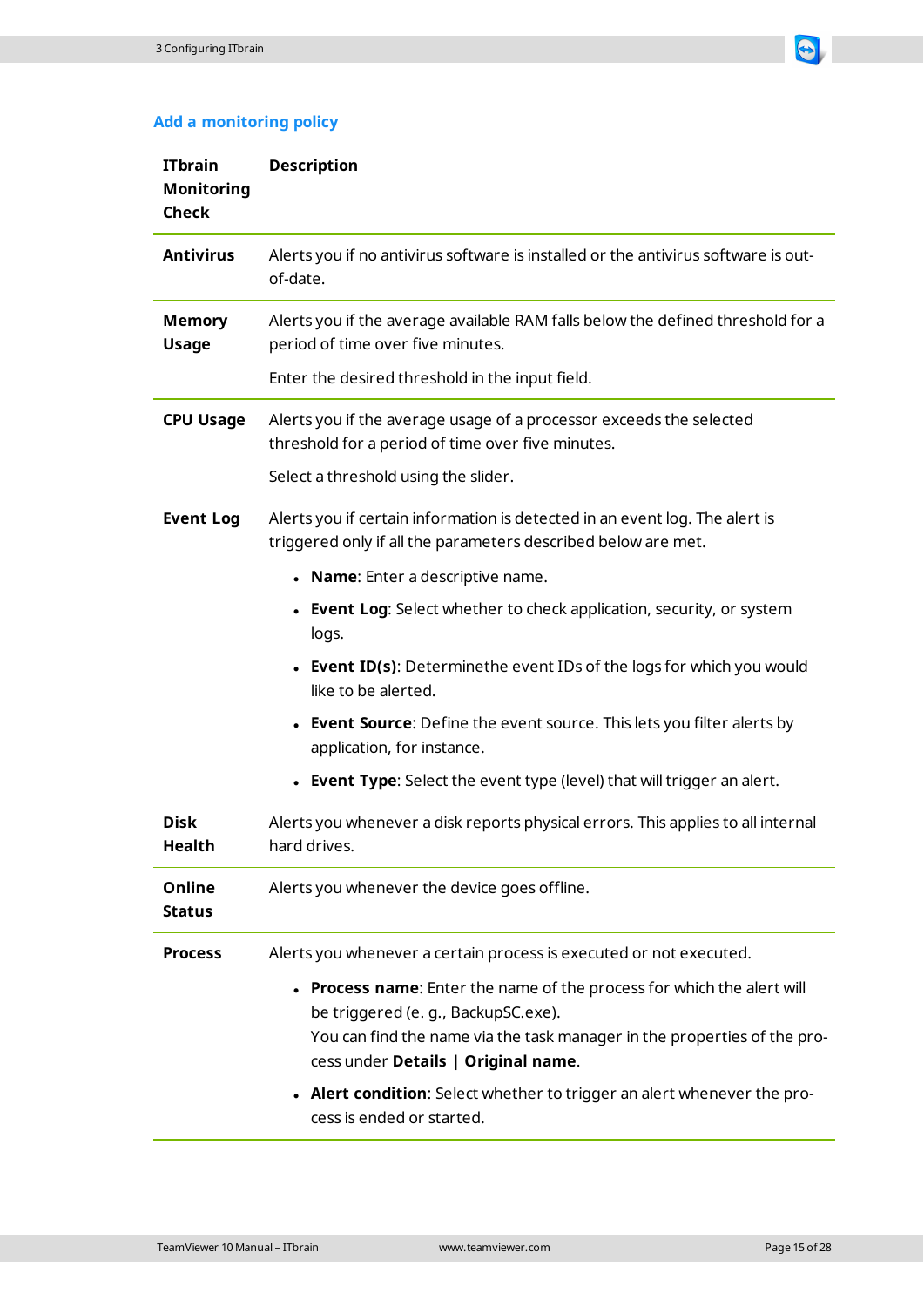| <b>IT</b> brain<br><b>Monitoring</b><br><b>Check</b> | <b>Description</b>                                                                                                                                                                                                                                                                                                                                                                                                                 |
|------------------------------------------------------|------------------------------------------------------------------------------------------------------------------------------------------------------------------------------------------------------------------------------------------------------------------------------------------------------------------------------------------------------------------------------------------------------------------------------------|
| <b>Disk Space</b>                                    | Alerts you whenever the available hard drive space falls below the defined<br>value.                                                                                                                                                                                                                                                                                                                                               |
|                                                      | <b>Disk:</b> Select the partition of the drive for which the alert will be<br>triggered.                                                                                                                                                                                                                                                                                                                                           |
|                                                      | <b>Minimum free disk space:</b> Enter a value for the minimum available<br>disk space. You will be alerted whenever the available disk space falls<br>below the entered value.                                                                                                                                                                                                                                                     |
| <b>Windows</b><br><b>Update</b>                      | Alerts you whenever Windows Update is deactivated.                                                                                                                                                                                                                                                                                                                                                                                 |
| <b>Windows</b><br><b>Service</b>                     | Alerts you whenever a specified Windows Service is no longer running.<br>• Service name: Enter the name of the service for which the alert will be<br>triggered (e. g., airbackup Service Controller).<br>You can find the name via the Windows Service Manager in the prop-<br>erties of the service under General   Service Name.<br>• Alert: Select the number of checks with detected errors before you<br>wish to be alerted. |
| <b>Windows</b><br><b>Firewall</b>                    | Alerts you whenever the Windows Firewall is deactivated.                                                                                                                                                                                                                                                                                                                                                                           |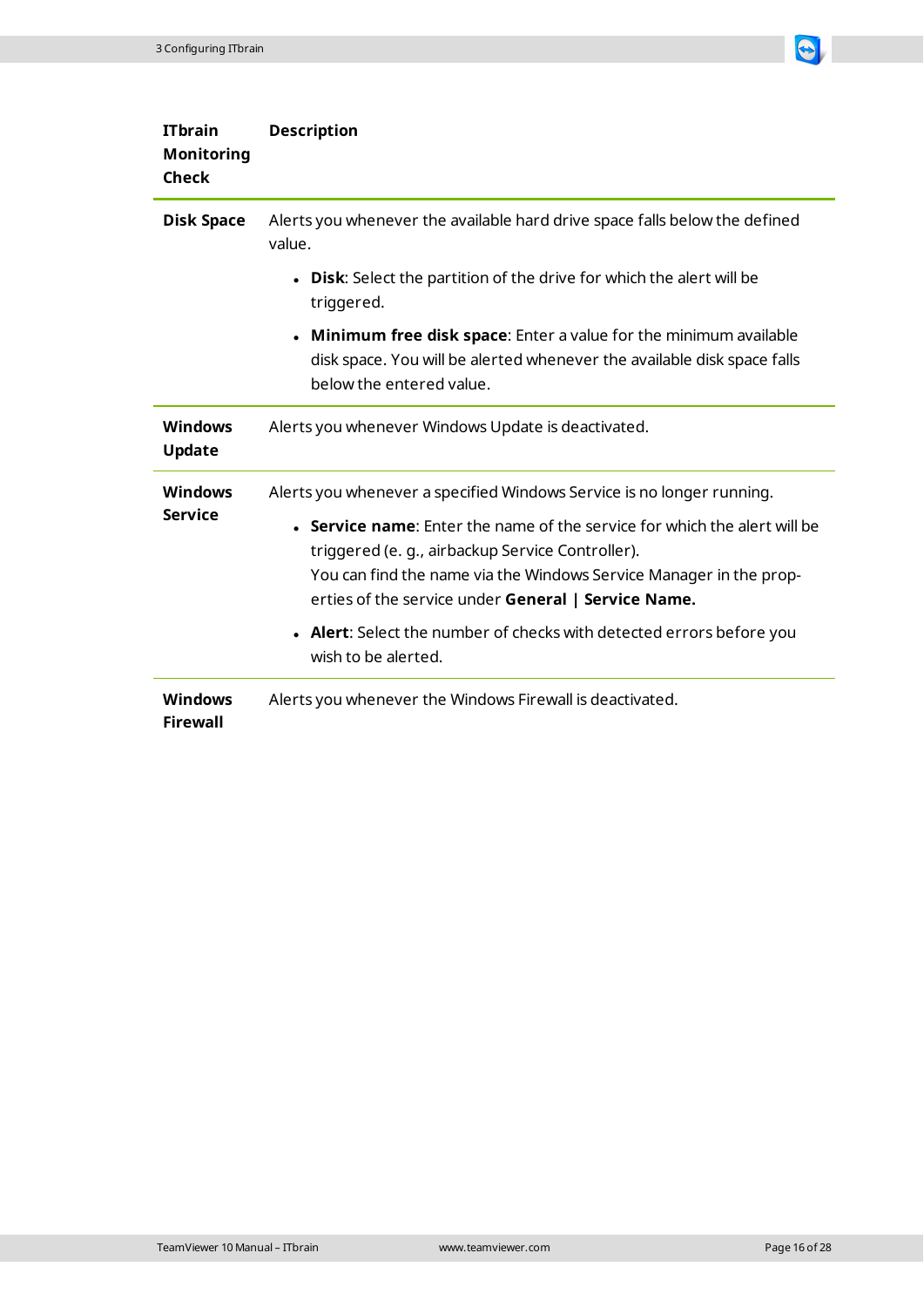

# <span id="page-16-0"></span>**4 Monitoring**

To monitor your devices and for asset management purposes, use the ITbrain service **ITbrain Monitoring**.

The devices configured according to *[Section 3.2 "Activating](#page-8-0) ITbrain for end-points", page 9* are checked and monitored based on the policies (list of monitoring checks) assigned according to *[Section 3.3.1 "Configuring](#page-11-0) policies", page 12*. Whenever all the defined conditions for a check are met, an alert is triggered and displayed as an alert message in the TeamViewer Management Console and the TeamViewer full version. An alert message indicates that a problem has occurred on one of the monitored devices.

# **4.1 Alert Report**

<span id="page-16-1"></span>Alert messages for every computer that has ITbrain installed are displayed in the TeamViewer Management Console. An alert message is triggered as soon as irregularities are noticed for a device. This depends on the defined ITbrain policies.

The **default monitoring policy** includes the following checks, which are described in *[Section 3.3.1 "Configuring](#page-11-0) policies", page 12*:

- <sup>l</sup> Is **antivirus** software installed and active?
- Is more than 500 MB of **RAM** available?
- <sup>l</sup> Is **CPU usage** higher than 75%?
- <sup>l</sup> What is the **health of the hard drive**?
- <sup>l</sup> Is the available **disk space** less than 10%?
- <sup>l</sup> Is **Windows Update** active?
- **.** Is the **Windows Firewall** activated?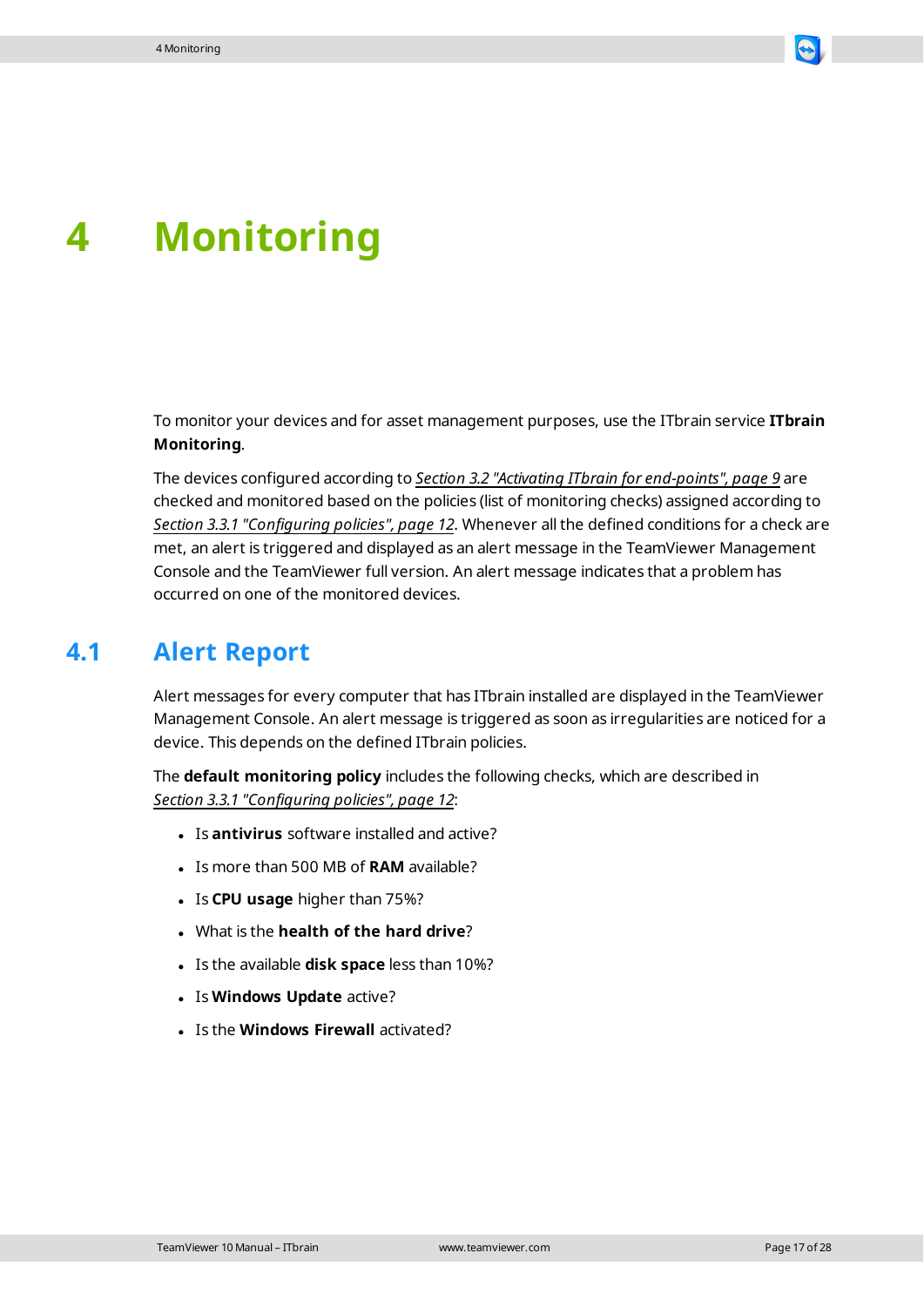

| <b>合 HOME</b>                                       | <b>ITbrain</b>                                                                                                      |                                                                                                       |                                  | + Add devices<br><b>☆ Tools</b> ▼<br>Export * |
|-----------------------------------------------------|---------------------------------------------------------------------------------------------------------------------|-------------------------------------------------------------------------------------------------------|----------------------------------|-----------------------------------------------|
| User management<br>Design & Deploy<br>Service queue | <b>Alert Report</b><br><b>Asset Tracking</b>                                                                        | Policies<br><b>Getting Started</b>                                                                    |                                  |                                               |
| <b>ITbrain</b><br><b>III</b> GROUPS                 | <sup>1</sup> Your trial for ITbrain Anti-Malware will expire in 17 days. Buy a license now.<br>Alert Type<br>Device | Feel free to call us or send us an E-Mail to sales@teamviewer.com in case of any questions.<br>Status | <b>Buy license</b><br>Date range |                                               |
| All                                                 | Select alert type<br>v   Select device                                                                              | $+$ All                                                                                               | 田<br>$-9/1/2014$                 | 田<br>O View -<br>12/31/2014                   |
| Helpdesk<br>Support<br>Terminals<br>Unnamed devices | Alert summary<br>Total: 11<br>Failed: 3<br>Acknowledged: 0<br>Resolved: 8<br>Resolved                               | Alerts over time<br>- Falled<br>ö.<br>$\circ$<br>Sep. 2014                                            | os.<br>Nov                       | Dec<br>Jan. 20                                |
|                                                     | Alert Type<br><b>Details</b><br>$\Box$                                                                              | Device                                                                                                | Start <sup>v</sup>               | End<br>Duration Acknowledge                   |

Alert messages are shown in the Alert Report.

Alert messages are displayed in the TeamViewer Management Console for each computer that you are monitoring with ITbrain, should a check trigger an alert.

The alert report can be accessed in one of the following ways:

- In the sidebar, click **ITbrain** and select the **Alert Report** tab. Then select an **alert type**.
- In the sidebar, click on a group from your Computers & Contacts list and select the **Alert Report** tab. Then select an **alert type**.

You can filter alert messages by **Alert Type**, **Device**, **Status**, and **Date Range**. If you click on an entry within the table header, you can sort the alert messages by the according column. Using the **View** menu, you can define which columns should be displayed for the table and activate or deactivate the charts.

The status of the alerts is indicated by different icons.

| <b>Icon</b> | <b>Description</b>                                                                                    |
|-------------|-------------------------------------------------------------------------------------------------------|
|             | One of the defined checks has triggered an alert. The alert has not been acknow-<br>ledged.           |
| ĸ           | The alert has been acknowledged either by you or a contact with whom the<br>computer has been shared. |
|             | The issue that triggered the alert has been resolved.                                                 |

### **4.2 Handling alert messages**

<span id="page-17-0"></span>If you know or can verify the cause of a monitoring alert and you would like to start troubleshooting the problem, you will first acknowledge one or more alerts.

To acknowledge monitoring alert messages, choose one of the following methods: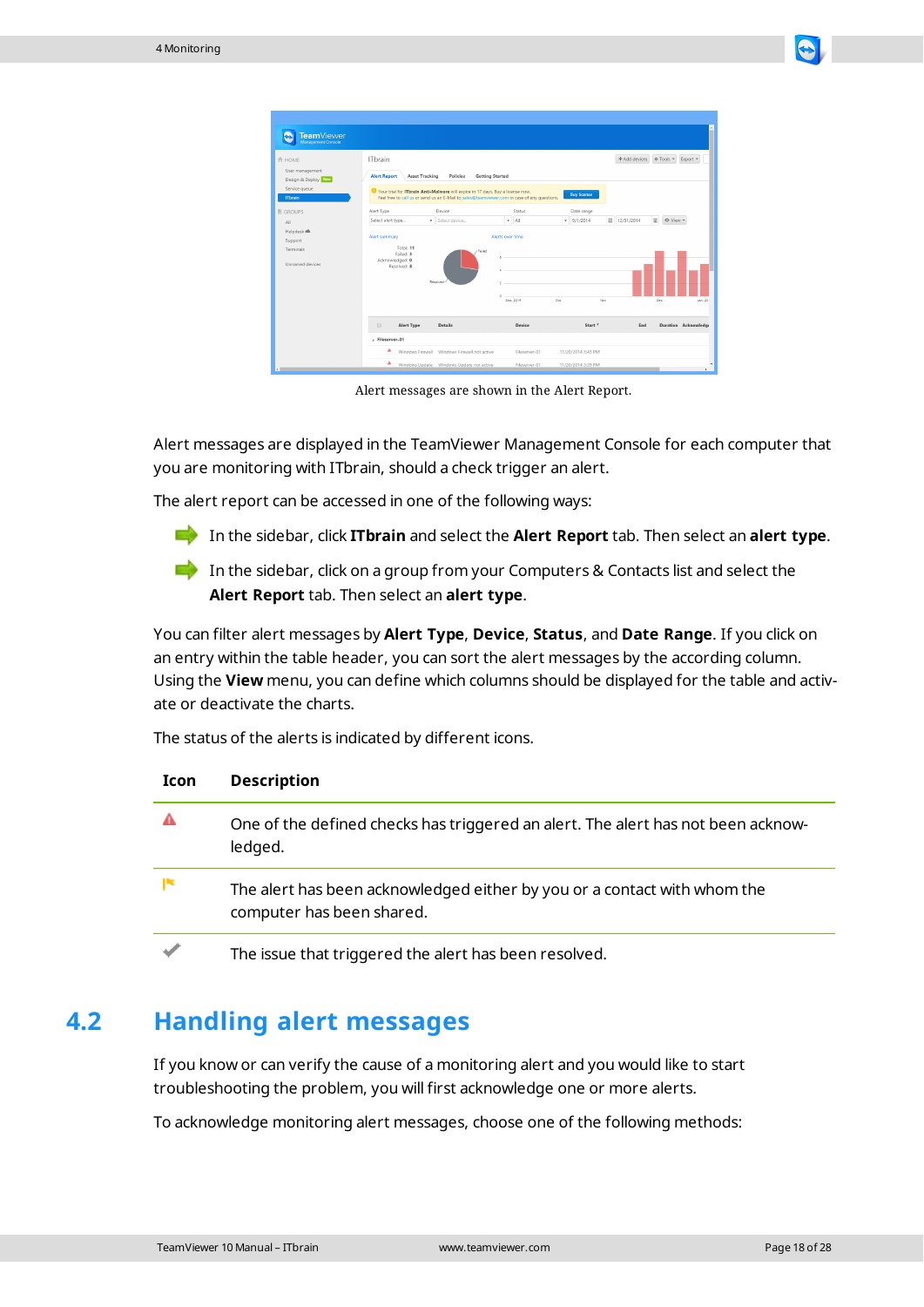

 $\blacksquare$  Select all the alert messages that you wish to acknowledge and click **Tools | Acknowledge selected.**

Once an ITbrain Monitoring alert has been acknowledged, you can troubleshoot the problem by connecting to the computer in question.

To do this, click the  $\sqrt{\ }$  icon next to an alert message and select the **Go to computer** option. You can then connect to the computer as usual.

# **4.3 Checking alert messages**

<span id="page-18-0"></span>If you've solved the cause of the alert, you can use ITbrain to check whether the problem was successfully fixed and will not reoccur.

You can check alert messages in one of the following ways:



**Click the**  $\phi$   $\mathbf{r}$  icon next to an alert message and select the **Check now** option.

Select all the alert messages that you wish to check and click **Tools | Check selected.**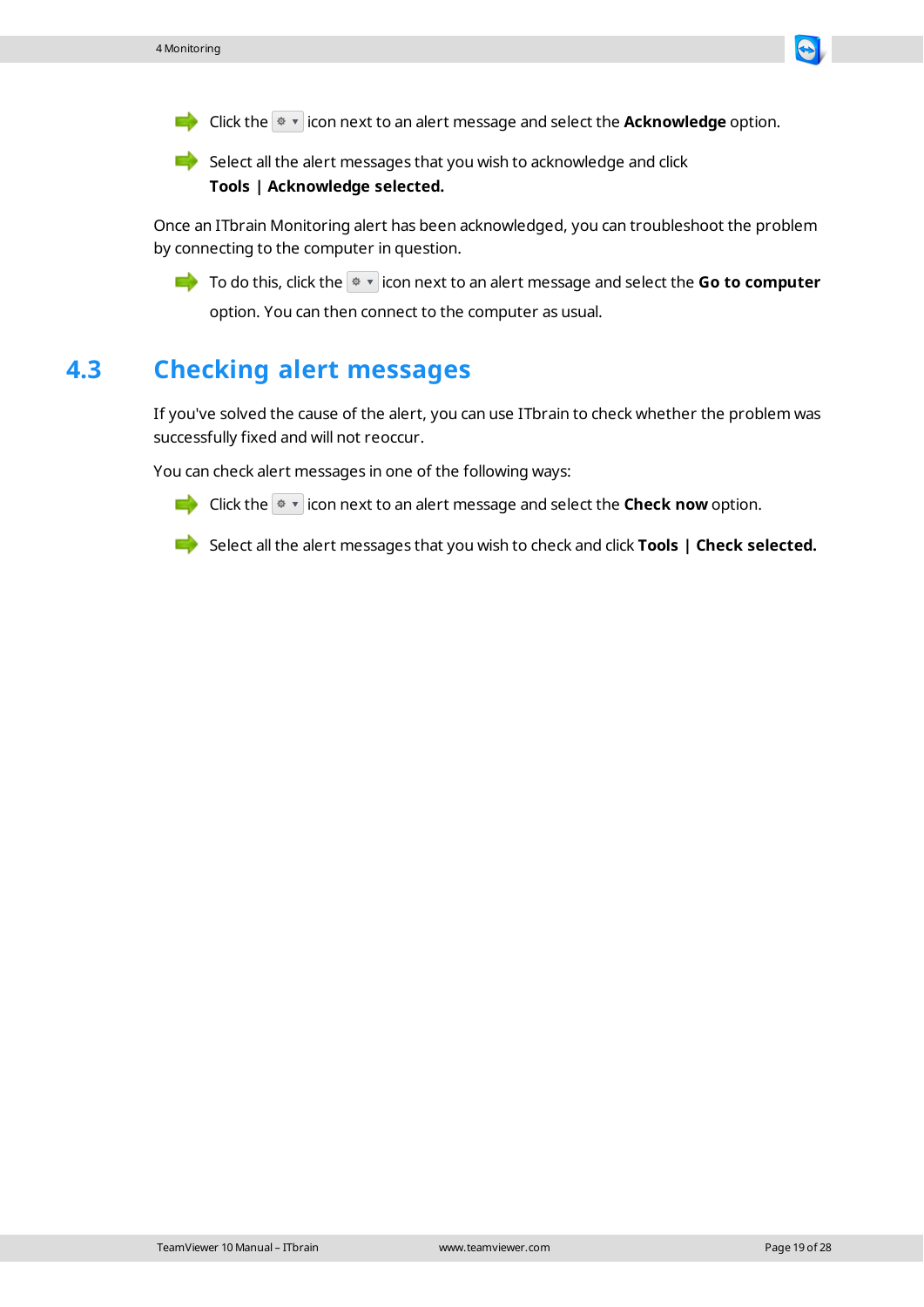

# <span id="page-19-0"></span>**5 Asset Tracking**

To monitor your devices and for asset management purposes, use the ITbrain service **ITbrain Monitoring**.

ITbrain also tracks the devices configured according to *[Section 3.2 "Activating](#page-8-0) ITbrain for end[points",](#page-8-0) page 9* independently of its monitoring functions. Asset tracking gives you an overview of the components used in every computer on which ITbrain is used. The tracked devices are listed in the TeamViewer Management Console.

You can view the list of tracked components in one of the following ways:

- In the sidebar, click **ITbrain** and select the **Asset Tracking** tab.
- In the sidebar, click on a group from your Computers & Contacts list and select the **Asset Tracking** tab.

| TeamViewer<br>Management Console                       |                                       |                                                                    |                  |                           |               |
|--------------------------------------------------------|---------------------------------------|--------------------------------------------------------------------|------------------|---------------------------|---------------|
| <b>THOME</b><br>User management<br>Design & Deploy 150 | <b>ITbrain</b><br><b>Alert Report</b> | <b>Asset Tracking</b><br><b>Policies</b><br><b>Getting Started</b> |                  |                           |               |
| Service queue<br><b>ITbrain</b>                        | Report<br>Hardware                    | Device<br>O View -<br>v Select device<br>٠.                        |                  |                           |               |
| <b>III</b> GROUPS<br>AII                               | Type                                  | <b>Name</b>                                                        | <b>Details</b>   | Manufacturer <sup>7</sup> | <b>Device</b> |
| Helpdesk <sup>dill</sup>                               | Type: BIOS                            |                                                                    |                  |                           |               |
| Support                                                | <b>BIOS</b>                           | Phoenix SecureCore(tm) NB Version 05JD.M017.20100325.KSJ           | SECCSD - 6040000 | Phoenix Technologies Ltd. | Fileserve     |
| Terminals                                              | <b>BIOS</b>                           | A04                                                                | DELL-1           | Dell Inc.                 | Workstat      |
| Unnamed devices                                        | J Type: Cache Memory                  |                                                                    |                  |                           |               |
|                                                        | Cache Memory                          | Single-bit ECC                                                     | 32KB             |                           | Workstat      |
|                                                        | Cache Memory                          | Cache                                                              | <b>64KB</b>      |                           | Fileserve     |
|                                                        | Cache Memory                          | Cache                                                              | 1.024KB          |                           | Fileserve     |
|                                                        | Cache Memory                          | Single-bit ECC                                                     | 3.072KB          |                           | Workstat      |
|                                                        | Cache Memory                          | Single-bit ECC                                                     | 256KB            |                           | Workstat      |
|                                                        | Cache Memory                          | Single-bit ECC                                                     | 32KB             |                           | Workstaf      |

Overview of all tracked components.

#### **5.1 Reports**

<span id="page-19-1"></span>The components of the tracked devices are displayed in reports by category. The available reports are described below.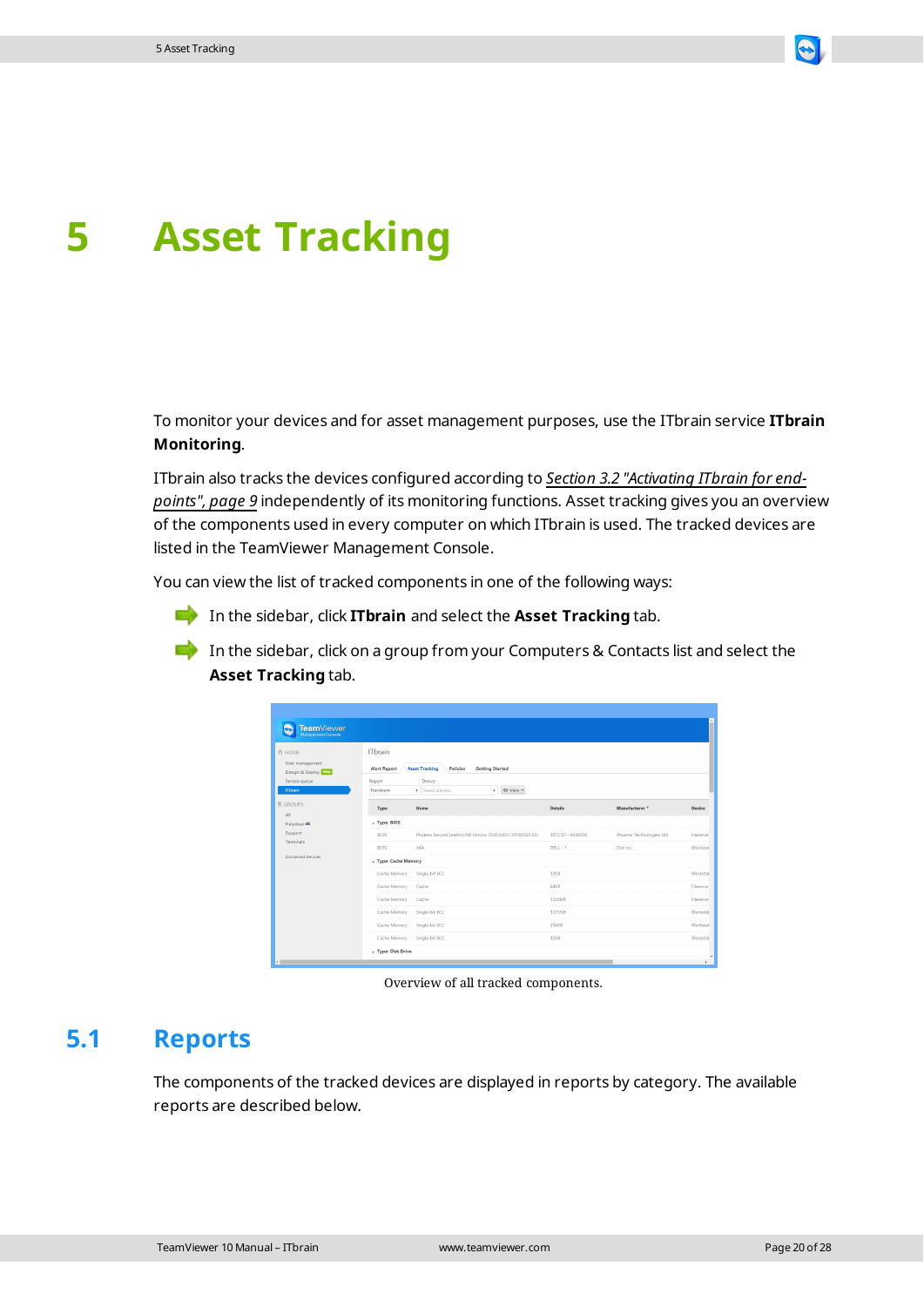

| <b>Report</b>                      | <b>Description</b>                                                                                                                                 |
|------------------------------------|----------------------------------------------------------------------------------------------------------------------------------------------------|
| <b>Software</b>                    | Overview of applications installed on the devices, including the software<br>version.                                                              |
| <b>Updates</b>                     | Overview of Windows Updates conducted and when the updates were<br>installed                                                                       |
| <b>Hardware</b>                    | Overview of installed hardware components (including Type, Name, and<br><b>Manufacturer</b> ) This overview contains all the reports listed below. |
| <b>Processor</b>                   | Overview of processors installed in the devices (including Name, Details,<br>and <b>Manufacturer</b> )                                             |
| <b>Motherboard</b>                 | Overview of motherboards installed in the devices (including <b>Name</b> ,<br><b>Details, and Manufacturer)</b>                                    |
| <b>BIOS</b>                        | Overview of BIOS installed in the devices (including <b>Name, Details</b> , and<br>Manufacturer)                                                   |
| <b>Physical</b><br><b>Memory</b>   | Overview of internal memory installed in the devices (including <b>Name</b> ,<br><b>Details and Manufacturer).</b>                                 |
| Cache                              | Overview of caches installed in the devices (including Name, Details, and<br>Manufacturer)                                                         |
| <b>Disk Drive</b>                  | Overview of hard drives installed in the devices (including Name, Details,<br>and Manufacturer)                                                    |
| <b>Optical Drive</b>               | Overview of optical drives installed in the devices (including Name, Details,<br>and <b>Manufacturer</b> )                                         |
| <b>Logical Disk</b>                | Overview of logical disks installed in the devices (including Name, Details,<br>and Manufacturer)                                                  |
| <b>Floppy Disk</b><br><b>Drive</b> | Overview of floppy disk drives installed in the devices (including Name,<br>Details, and Manufacturer)                                             |
| <b>Tape Drive</b>                  | Overview of optical drives installed in the devices (including Name, Details,<br>and Manufacturer)                                                 |
| <b>Video</b><br><b>Controller</b>  | Overview of graphics cards installed in the devices (including Name,<br>Details, and Manufacturer)                                                 |
| <b>Active</b><br>monitor           | Overview of monitors connected to the devices (including Name, Details,<br>and <b>Manufacturer</b> )                                               |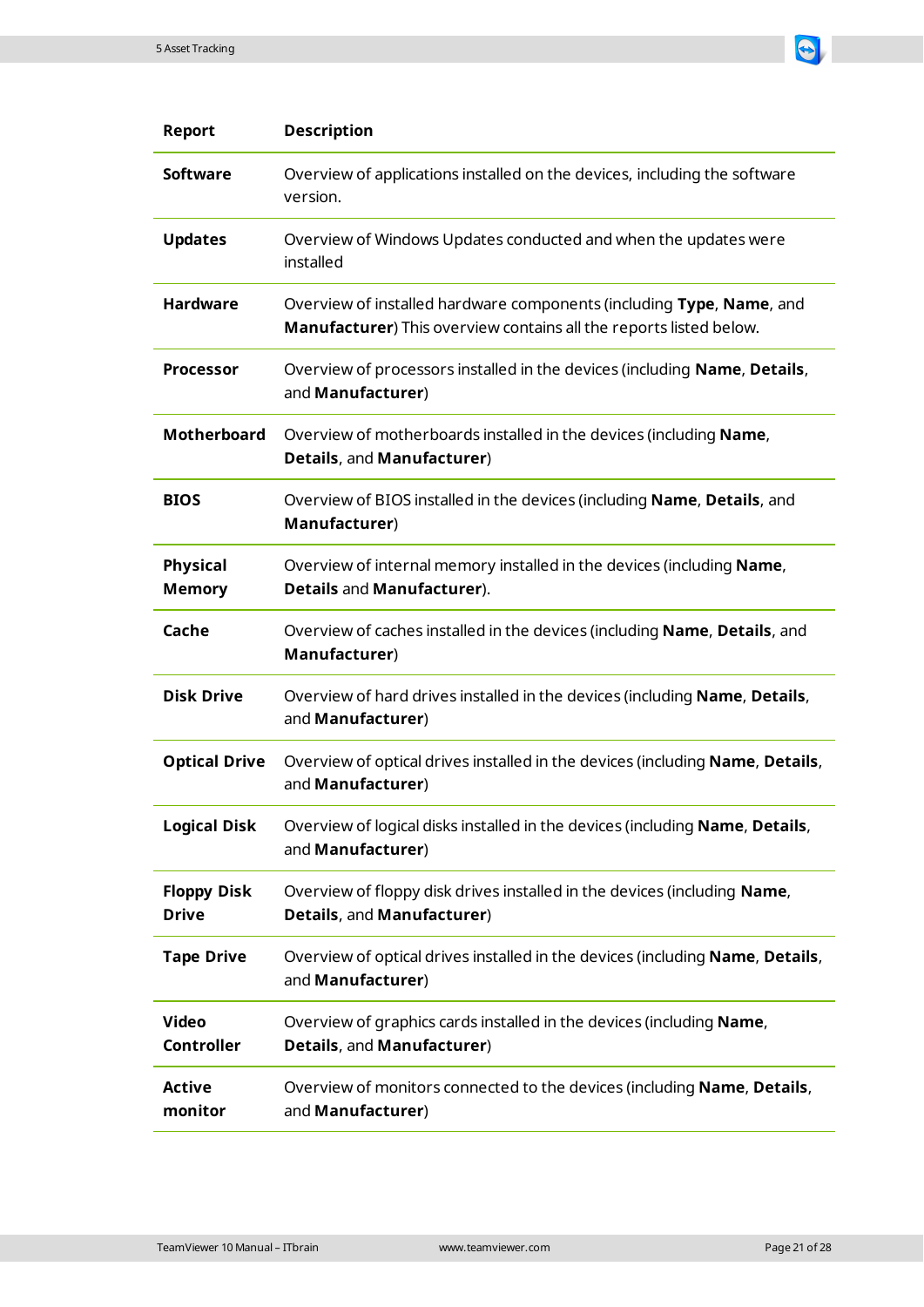

| Report                           | <b>Description</b>                                                                                               |  |
|----------------------------------|------------------------------------------------------------------------------------------------------------------|--|
| <b>Network</b>                   | Overview of network cards installed in the devices (including <b>Name</b> ,<br><b>Details, and Manufacturer)</b> |  |
| Keyboard                         | Overview of keyboards connected to the devices (including <b>Name, Details,</b><br>and <b>Manufacturer</b> )     |  |
| <b>Pointing</b><br><b>Device</b> | Overview of input devices connected to the computers (including Name,<br><b>Details, and Manufacturer)</b>       |  |
| Sound<br><b>Device</b>           | Overview of the sound cards installed in the devices (including Name,<br><b>Details, and Manufacturer)</b>       |  |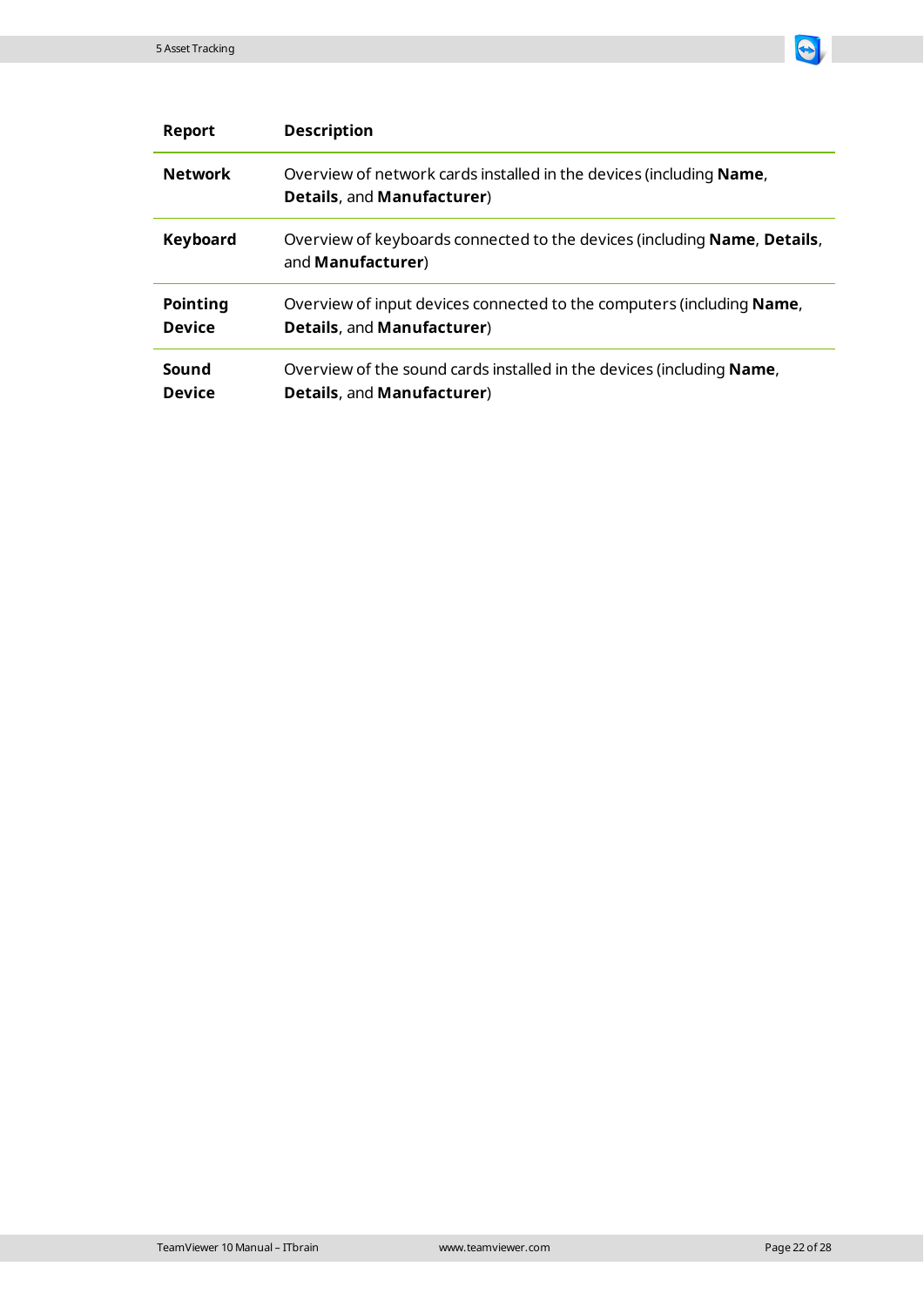

# <span id="page-22-0"></span>**6 Anti-Malware**

To protect your devices against malware, use the ITbrain service **ITbrain Anti-Malware**.

The configured devices (*[Section 3.2 "Activating](#page-8-0) ITbrain for end-points", page 9*) are scanned and protected by the assigned policies defined under *[Section 3.3.1 "Configuring](#page-11-0) policies", page 12*.

Whenever malware is detected on the device, an alert is triggered and displayed as an alert message in the TeamViewer Management Console and the TeamViewer full version. An alert message indicates that malware was detected on one of the devices.

### **6.1 Manual scans**

<span id="page-22-1"></span>Start a manual scan for individual end-points. Check the endpoints for malware, regardless of scheduled scans from the Anti-Malware policies, at any time.

A manual scan be started from within the TeamViewer Management Console or the TeamViewer full version for each online device.



Manual scan of an end-point.

To start a manual Anti-Malware scan, choose one of the following methods: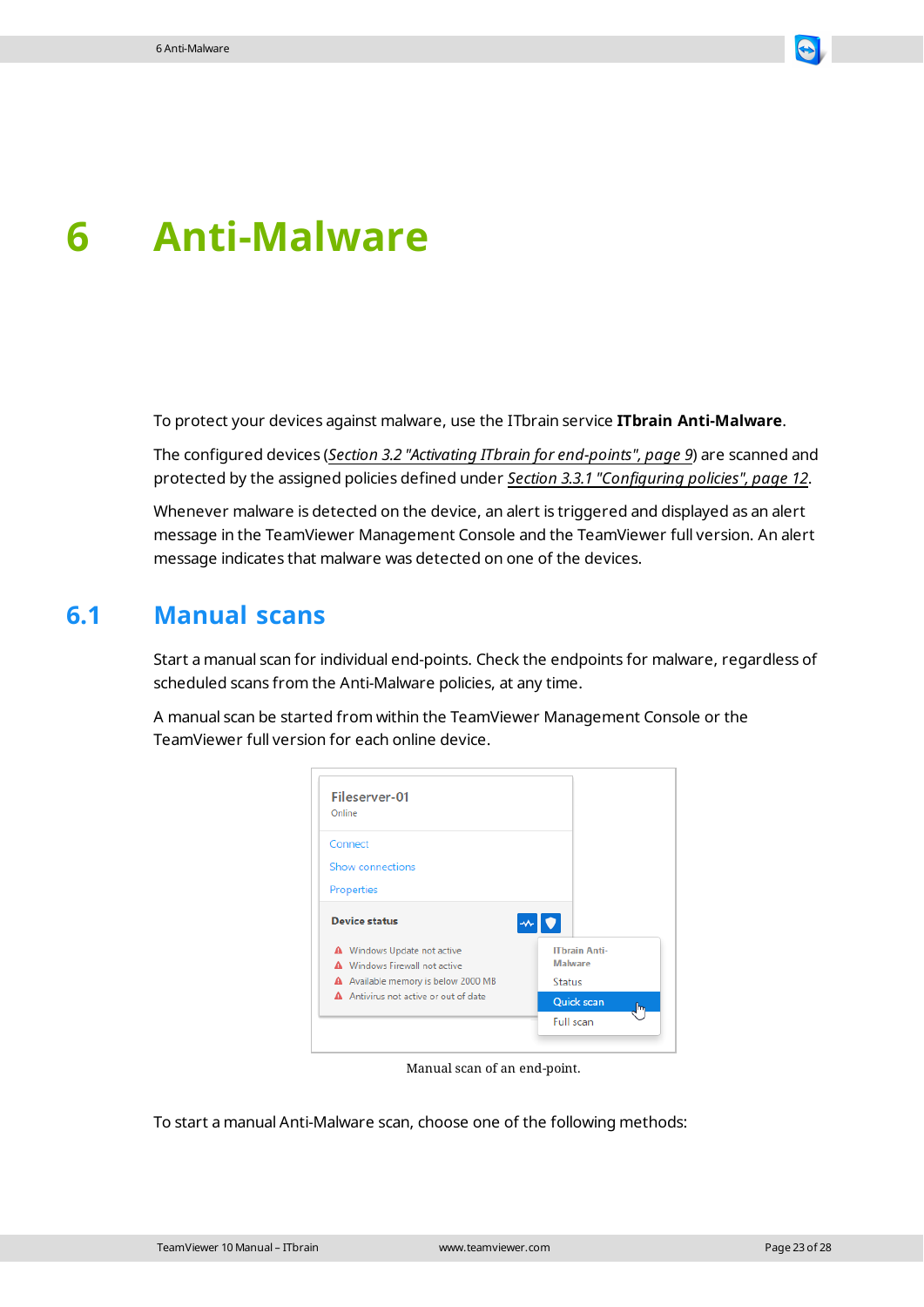

<span id="page-23-0"></span>In the TeamViewer full version, select the **| Quick scan** or **| Full scan** option within the context menu (right click) of the end-point.

# **6.2 Status of the device**

For every end-point, the status of their Anti-Malware scan can be called up. The status contains information about time and date of the previousand next scheduled scans as well as details about the device's protection in general.

Click on the name of a device and select the **| Status** option from the context menu.



The **Anti-Malware status for <DEVICENAME>** dialog box.

The following information is displayed in the **Anti-Malware status for** dialog box:

**Description**

| <b>Status</b>                        | The status of the device can be identified by its color.                                    |  |
|--------------------------------------|---------------------------------------------------------------------------------------------|--|
| • Green: The end-point is protected. |                                                                                             |  |
|                                      | • Yellow: Minor issue, e.g. old malware definitions or scheduled scan<br>was not performed. |  |
|                                      | • Red: Ongoing issue, e.g. malware was found but not removed                                |  |
| <b>Last Scan</b>                     | Date, time and scan type of the latest scan.                                                |  |
| Scans sched-<br>uled                 | All scheduled scans for the end-point as defined in the Anti-Malware policy.                |  |

TeamViewer 10 Manual – ITbrain www.teamviewer.com Page 24 of 28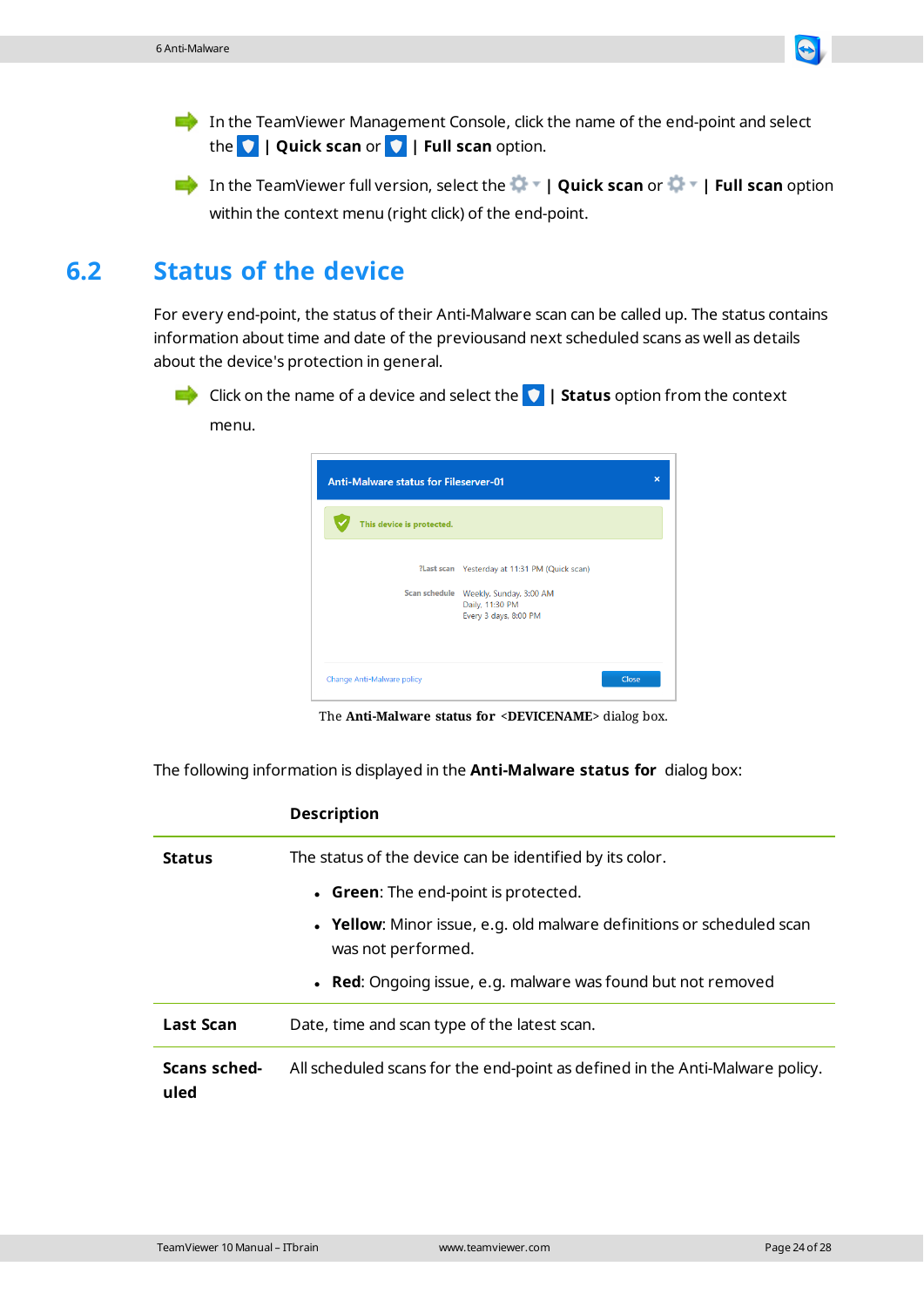

<span id="page-24-0"></span>Alert messages for every computer that has ITbrain installed are displayed in the TeamViewer Management Console. An alert message is triggered as soon as irregularities are noticed for a device. This depends on the defined ITbrain policies.

The **Default Anti-Malware policy** includes the following scans, which are described in *[Section 3.3.1 "Configuring](#page-11-0) policies", page 12*:

- Quick scan, daily 09:00 AM
- $\bullet$  Full scan, daily at 12:00 PM

The alert report can be accessed in one of the following ways:

- In the sidebar, click **ITbrain** and select the **Alert Report** tab. Then select an **alert type**.
- In the sidebar, click on a group from your Computers & Contacts list and select the **Alert Report** tab. Then select an **alert type**.



Alert messages are shown in the Alert Report.

You can filter alert messages by **Alert Type**, **Device**, **Status**, and **Date Range**. If you click on an entry within the table header, you can sort the alert messages by the according column. Using the **View** menu, you can define which columns should be displayed for the table and activate or deactivate the charts.

If a threat is detected during a scan, the detected malware will be moved to the quarantine folder immediately. The maleware cannot cause any damage there. In addition, an e-mail notification is sent to the e-mail addresses you have defined for the policy.

The status of the alerts is indicated by different icons.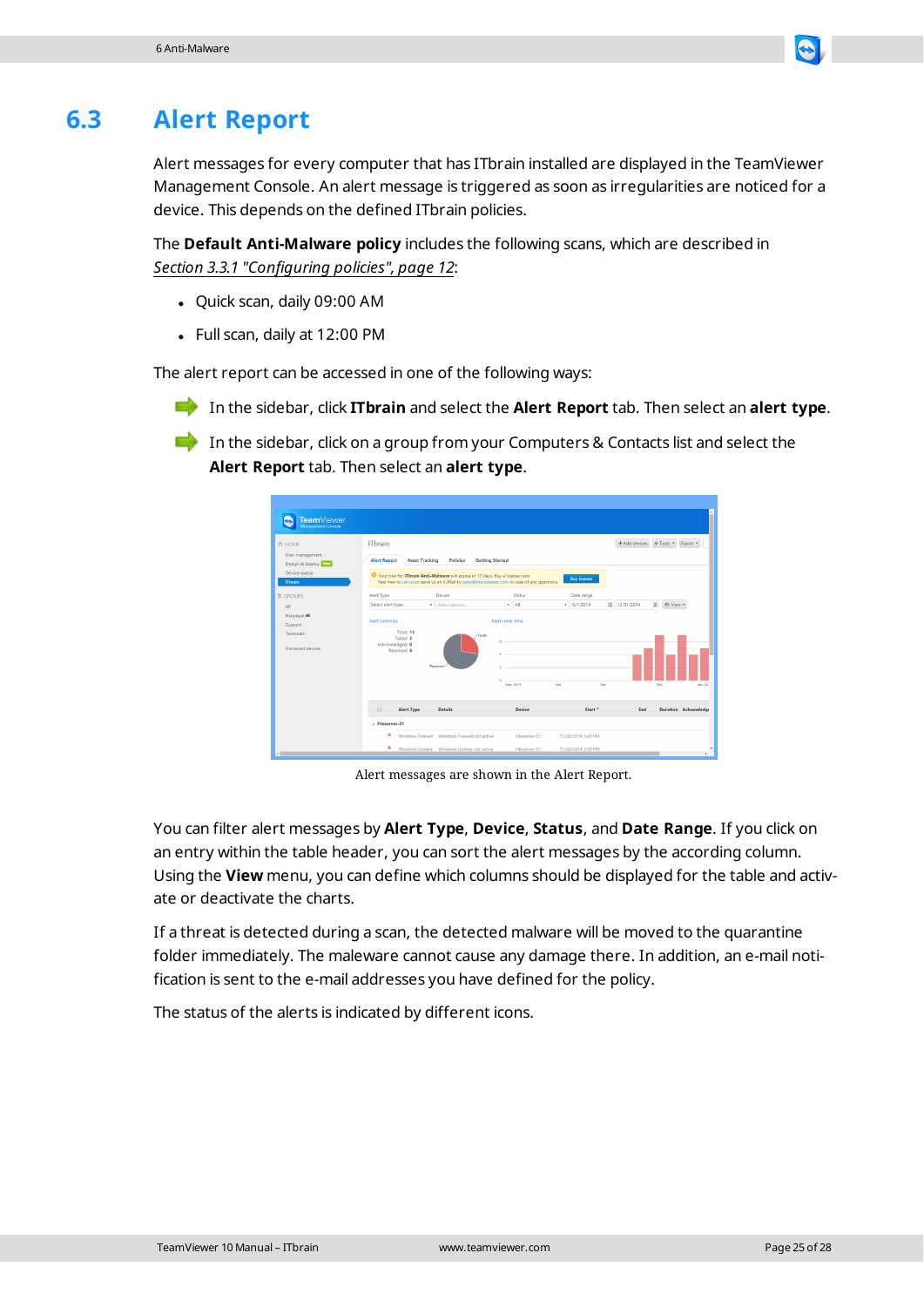

卷。 Fileserver-01 Online Remote control  $\overline{\phantom{a}}$ Remote control  $\overline{\phantom{a}}$ g pas Presentation  $\,$ nfirmation not for co Video call  $\overline{\phantom{a}}$ ior confirmation  $\oslash$  6 e. 1  $\mathbf{w}$   $\bullet$ **Device status** A Threat found: EICAR-Test-File (not a virus) A Windows Update not active A Windows Firewall not active A Available memory is below 2000 MB  $\checkmark$ 

Alert within the Computers & Contacts list caused by malware.

| Fileserver-01<br>Online |                                                      |  |  |
|-------------------------|------------------------------------------------------|--|--|
|                         | Connect                                              |  |  |
|                         | Show connections                                     |  |  |
|                         | Properties                                           |  |  |
|                         | $\left \mathbf{w}\right $ ,<br><b>Device status</b>  |  |  |
|                         | ※ Full scan running 8%                               |  |  |
|                         | <b>A</b> Windows Update not active                   |  |  |
|                         | A Windows Firewall not active                        |  |  |
|                         | A Available memory is below 2000 MB                  |  |  |
|                         | A Antivirus not active or out of date                |  |  |
|                         | <b>A</b> Threat found: EICAR-Test-File (not a virus) |  |  |

Alert message within the TeamViewer Management Console caused by malware.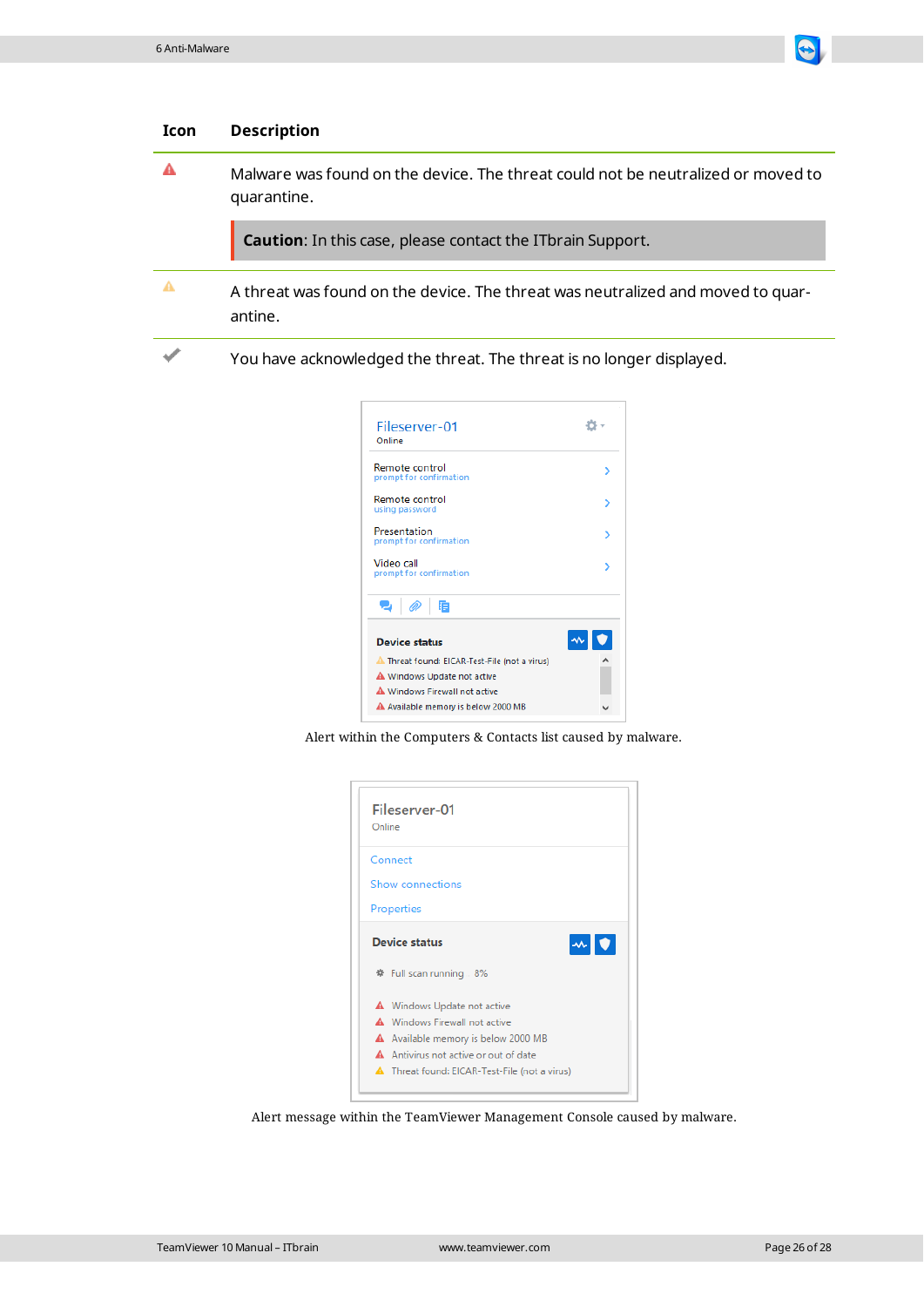



E-mail notification for malware.

# **6.4 Confirm threat**

<span id="page-26-0"></span>Threats (malware) that are detected during a scan are displayed in the alert report and can be acknowledged there.

Acknowledge an alert message if you know or can verify the threat and start troubleshooting.

If you confirm a threat, the threat is no longer displayed in the notifications of the device and displayed with a check in the alert report.

*Example: Malware was found during a scan. As an administrator of the device, you willreceive a corresponding notification via email. Verify the notification within the TeamViewer Management Console. Now that you know what the thread is about, you can confirm the discovery of the malware and initiate measures, if necessary, in order to avoid future discoveries.*

You can acknowledge threats in one of the following ways:

Click the  $\bullet$  vicon next to an alert message and select the **Acknowledge** option.

 $\blacksquare$  Select all the alert messages that you wish to acknowledge and click **Tools | Acknowledge selected.**

**Note**: The threat will remain in quarantine after you have acknowledged it. At your discretion, delete the malware from the device.

**Hint**: It is also possible to acknowledge a threat within the Computers & Contacts list (TeamViewer full version and TeamViewer Management Console).